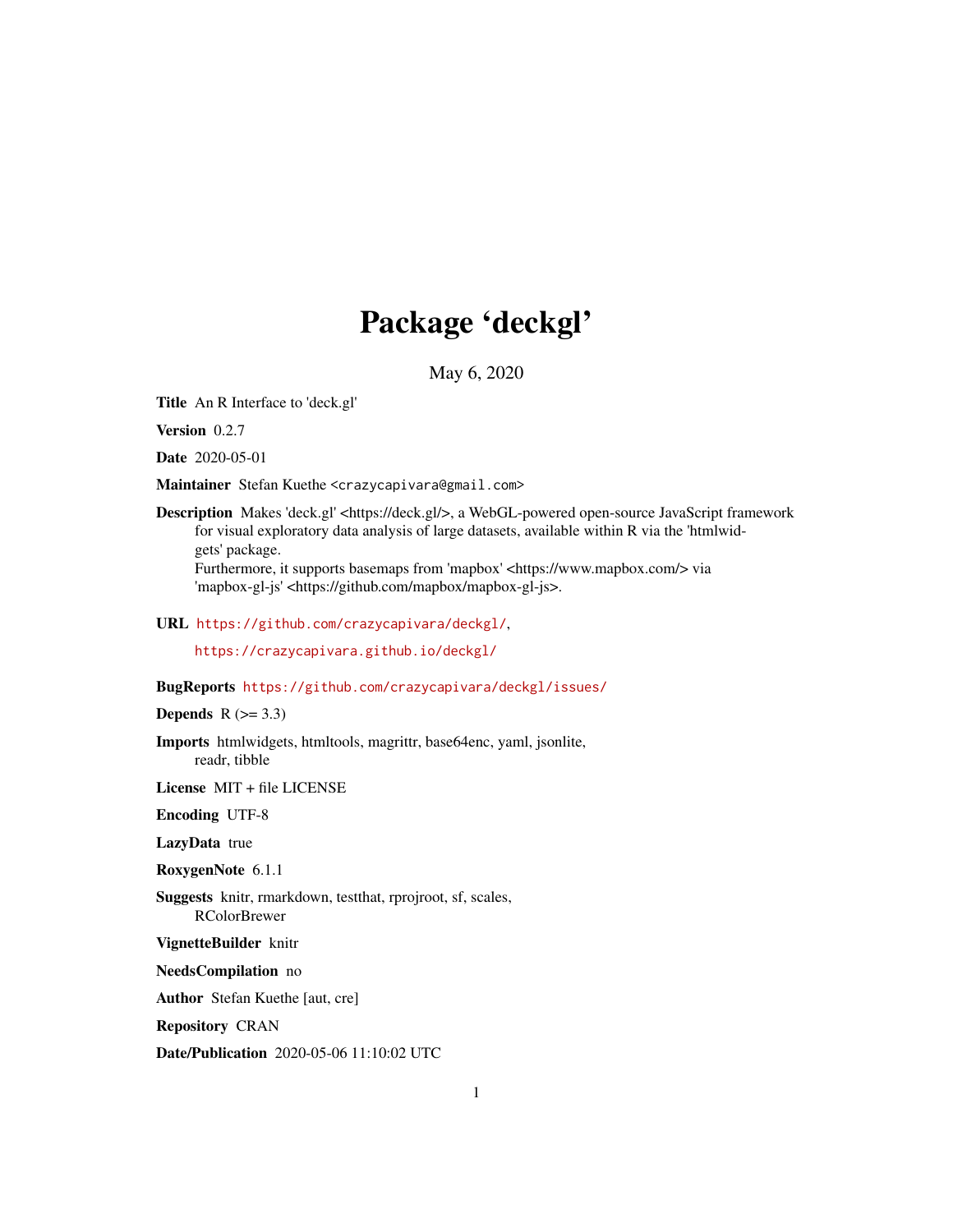# R topics documented:

|                                                                                                                 | 3              |
|-----------------------------------------------------------------------------------------------------------------|----------------|
|                                                                                                                 | $\overline{4}$ |
|                                                                                                                 | $\overline{4}$ |
|                                                                                                                 | 5              |
|                                                                                                                 | 6              |
|                                                                                                                 | $\overline{7}$ |
|                                                                                                                 | 8              |
|                                                                                                                 | 9              |
|                                                                                                                 | 10             |
|                                                                                                                 | 11             |
|                                                                                                                 | 12             |
|                                                                                                                 | 13             |
|                                                                                                                 | 14             |
|                                                                                                                 | 15             |
|                                                                                                                 | 16             |
|                                                                                                                 | 17             |
|                                                                                                                 | <sup>18</sup>  |
|                                                                                                                 |                |
|                                                                                                                 | 19             |
|                                                                                                                 |                |
|                                                                                                                 |                |
|                                                                                                                 |                |
|                                                                                                                 |                |
|                                                                                                                 |                |
|                                                                                                                 |                |
|                                                                                                                 |                |
|                                                                                                                 |                |
|                                                                                                                 | 27             |
|                                                                                                                 |                |
|                                                                                                                 |                |
|                                                                                                                 |                |
|                                                                                                                 |                |
|                                                                                                                 | 31             |
|                                                                                                                 |                |
|                                                                                                                 |                |
|                                                                                                                 |                |
|                                                                                                                 | 34             |
| $encode\_icon\_atlas \dots \dots \dots \dots \dots \dots \dots \dots \dots \dots \dots \dots \dots \dots \dots$ | 34             |
| $get\_color_to\_rgb\_array \dots \dots \dots \dots \dots \dots \dots \dots \dots \dots \dots \dots \dots \dots$ | 35             |
|                                                                                                                 | 35             |
|                                                                                                                 | 36             |
| get last element                                                                                                | 36             |
|                                                                                                                 | 37             |
|                                                                                                                 | 37             |
|                                                                                                                 | 38             |
|                                                                                                                 | 38             |
|                                                                                                                 |                |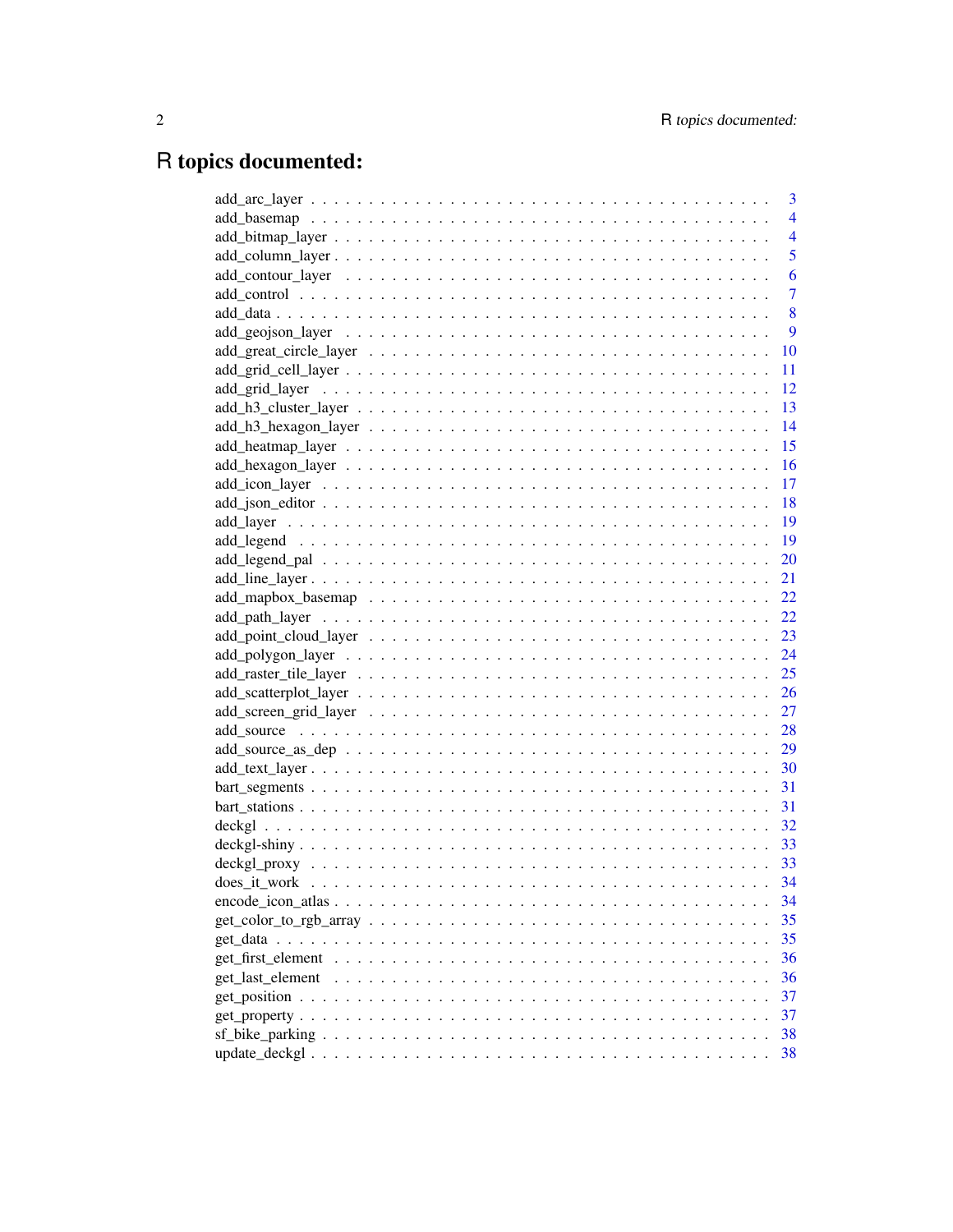### <span id="page-2-0"></span>add\_arc\_layer 3

| Index |  |
|-------|--|
|       |  |
|       |  |
|       |  |

add\_arc\_layer *Add an arc layer to the deckgl widget*

#### Description

The ArcLayer renders raised arcs joining pairs of source and target points, specified as latitude/longitude coordinates.

### Usage

```
add_arc_layer(deckgl, id = "arc-layer", data = NULL,
 properties = list(), ...)
```
### Arguments

| deckgl     | A deckgl widget object.                                                                                                                            |
|------------|----------------------------------------------------------------------------------------------------------------------------------------------------|
| id         | The unique id of the layer.                                                                                                                        |
| data       | The url to fetch data from or a data object.                                                                                                       |
| properties | A named list of properties with names corresponding to the properties defined<br>in the deckgl-api-reference for the given layer class.            |
| $\cdots$   | More properties that will be added to the properties object. This can be useful<br>if you want to use a properties object for more than one layer. |

#### See Also

<https://deck.gl/#/documentation/deckgl-api-reference/layers/arc-layer>

```
## @knitr arc-layer
data("bart_segments")
properties <- list(
  getWidth = 12,
  getSourcePosition = \neg from\_Ing + from\_lat,getTargetPosition = ~to_lng + to_lat,
  getSourceColor = JS("d => [Math.sqrt(d.inbound), 140, 0]"),getTargetColor = JS("d => [Math.sqrt(d.outbound), 140, 0]"),
  tooltip = use_tooltip(
   html = "{{from_name}} to {{to_name}}",
```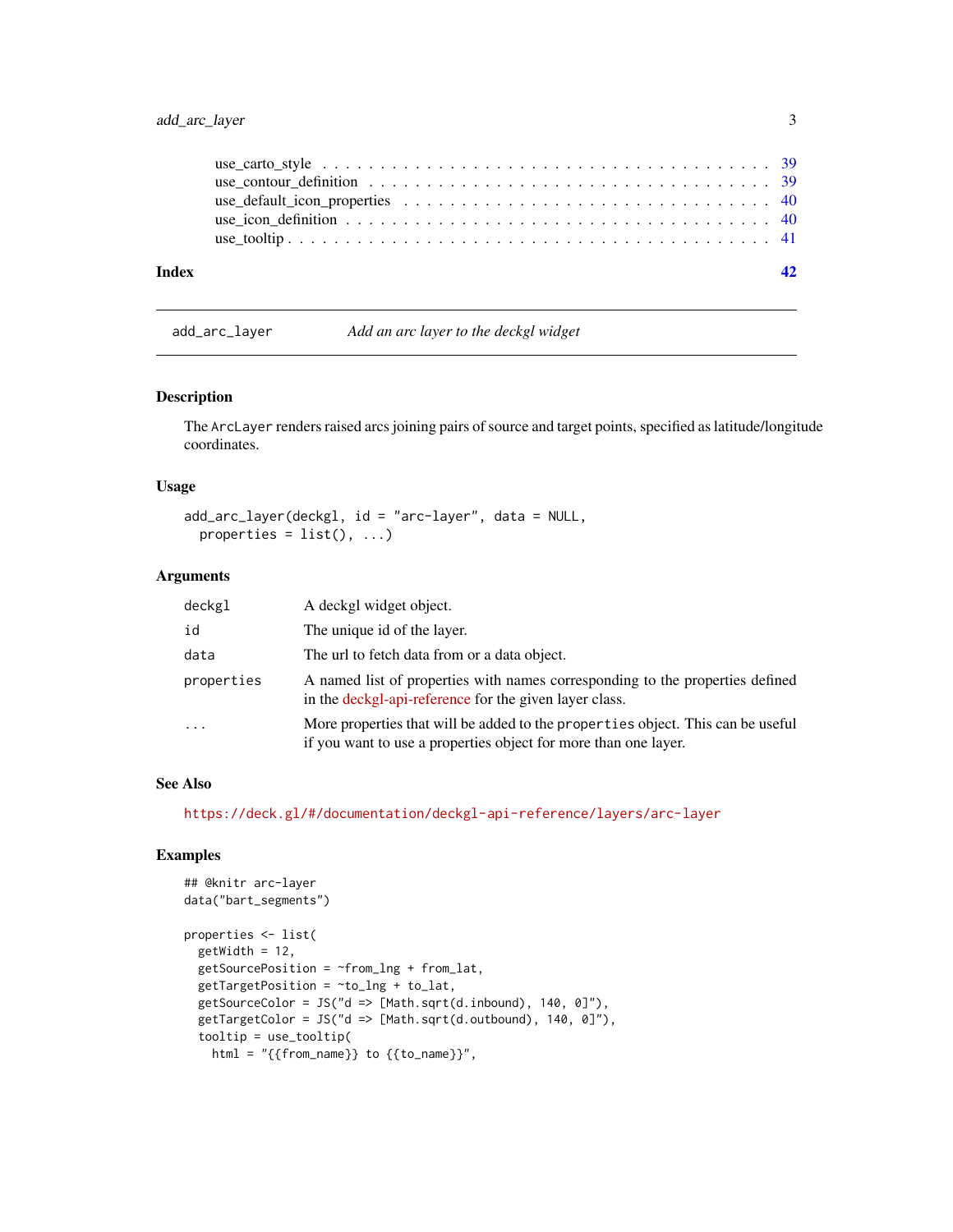```
style = "background: steelBlue; border-radius: 5px;"
 )
\mathcal{L}deck \le deckgl(zoom = 10, pitch = 35) %>%
  add_arc_layer(data = bart_segments, properties = properties) %>%
  add_control("Arc Layer", "top-left") %>%
  add_basemap()
if (interactive()) deck
```
add\_basemap *Add a basemap to the deckgl widget*

## Description

Add a basemap to the deckgl widget

### Usage

```
add_basemap(deckgl, style = use_carto_style(), ...)
```
#### Arguments

| deckgl  | deckgl widget                                                                 |
|---------|-------------------------------------------------------------------------------|
| stvle   | The style definition of the map conforming to the Mapbox Style Specification. |
| $\cdot$ | not used                                                                      |

add\_bitmap\_layer *Add a bitmap layer to the deckgl widget*

### Description

Add a bitmap layer to the deckgl widget

### Usage

```
add_bitmap_layer(deckgl, id = "h3-hexagon-layer", image = NULL,
 properties = list(), ...)
```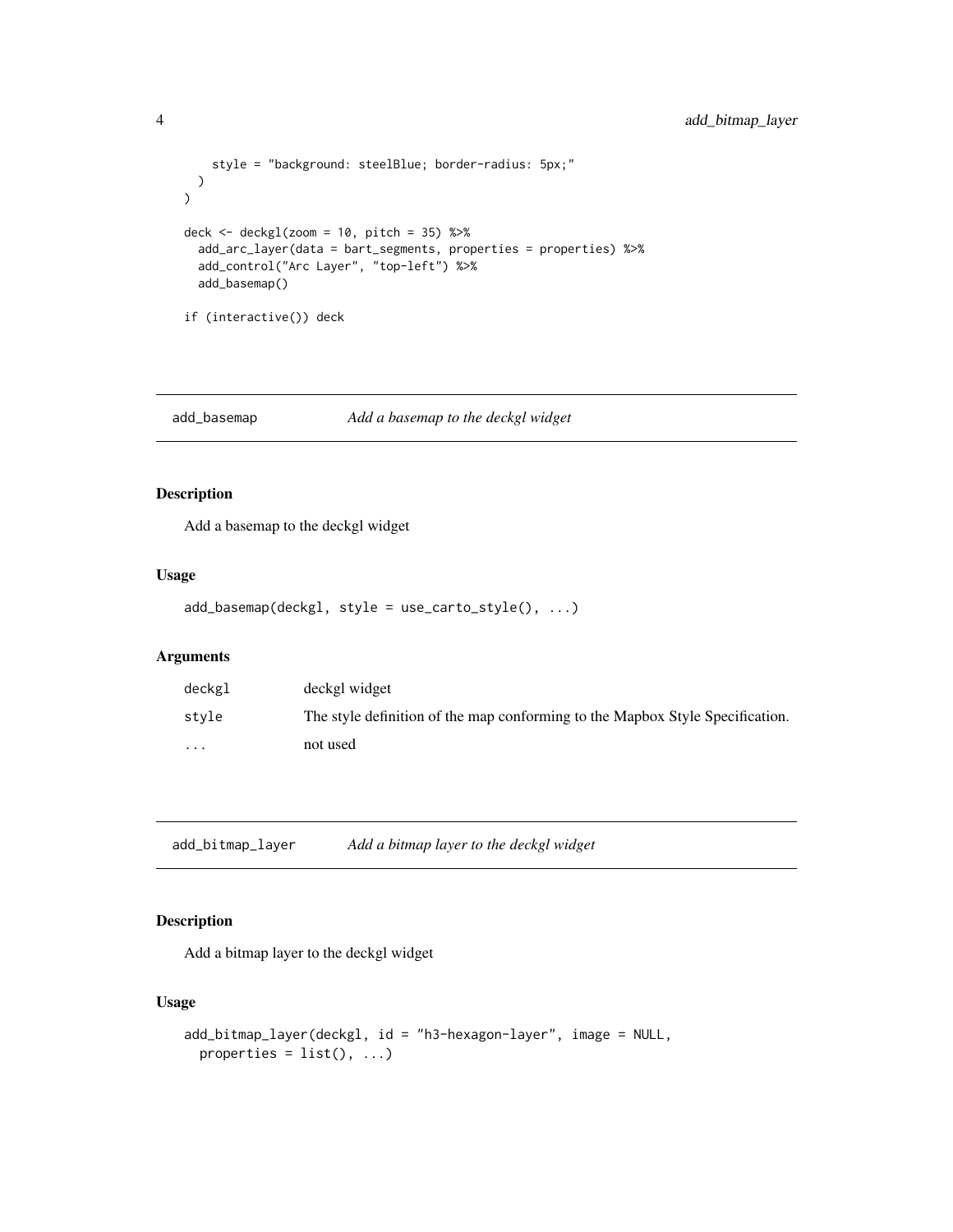### <span id="page-4-0"></span>Arguments

| deckgl     | A deckgl widget object.                                                                                                                            |
|------------|----------------------------------------------------------------------------------------------------------------------------------------------------|
| id         | The unique id of the layer.                                                                                                                        |
| image      | <i>image</i>                                                                                                                                       |
| properties | A named list of properties with names corresponding to the properties defined<br>in the deckgl-api-reference for the given layer class.            |
| $\ddotsc$  | More properties that will be added to the properties object. This can be useful<br>if you want to use a properties object for more than one layer. |

### Examples

```
image <- paste0(
  "https://raw.githubusercontent.com/",
  "uber-common/deck.gl-data/master/",
  "website/sf-districts.png"
)
bounds <- c(-122.5190, 37.7045, -122.355, 37.829)
deck <- deckgl() %>%
  add_bitmap_layer(image = image, bounds = bounds) %>%
  add_basemap()
if (interactive()) deck
```
add\_column\_layer *Add a column layer to the deckgl widget*

### Description

The ColumnLayer can be used to render a heatmap of vertical cylinders. It renders a tesselated regular polygon centered at each given position (a "disk"), and extrude it in 3d.

### Usage

```
add_column_layer(deckgl, id = "column-layer", data = NULL,
 properties = list(), ...)
```

| deckgl     | A deckgl widget object.                                                                                                                            |
|------------|----------------------------------------------------------------------------------------------------------------------------------------------------|
| id         | The unique id of the layer.                                                                                                                        |
| data       | The url to fetch data from or a data object.                                                                                                       |
| properties | A named list of properties with names corresponding to the properties defined<br>in the deckgl-api-reference for the given layer class.            |
| $\cdot$    | More properties that will be added to the properties object. This can be useful<br>if you want to use a properties object for more than one layer. |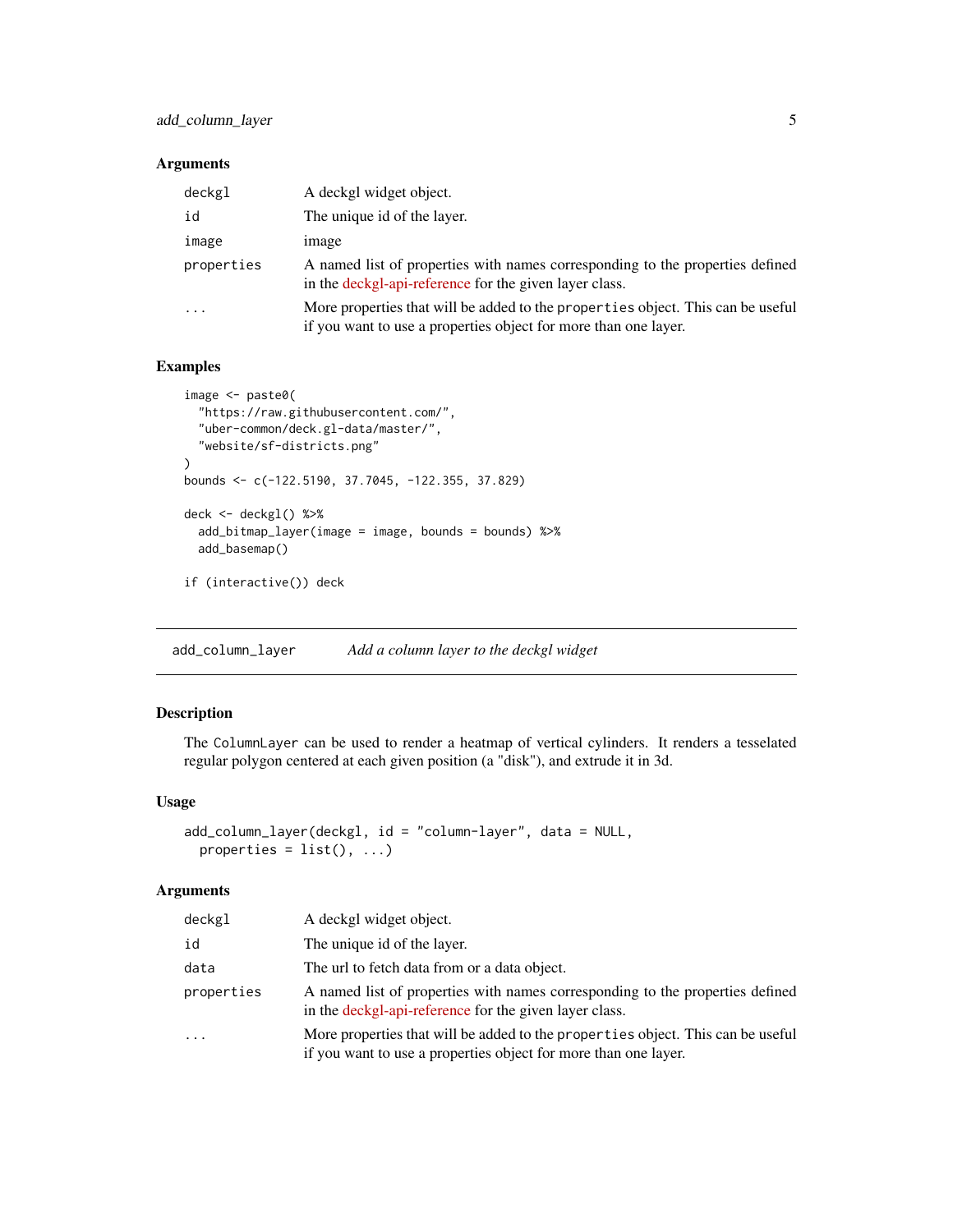### See Also

<https://deck.gl/#/documentation/deckgl-api-reference/layers/column-layer>

#### Examples

```
## @knitr column-layer
hexagon_centroids <- system.file("sample-data/centroids.csv", package = "deckgl") %>%
  read.csv()
deck \leq deckgl(zoom = 11, pitch = 35) %>%
  add_column_layer(
   data = hexagon_centroids,
   diskResolution = 12,
   getPosition = ~1ng + lat,getElevation = \sim value,
   getFillColor = JS("d => [48, 128, d.value * 255, 255]"),
   elevationScale = 5000,
   radius = 250.
   extruded = TRUE,tooltip = "Value: ({value})'') %>%
  add_control("Column Layer", "bottom-left") %>%
  add_basemap()
if (interactive()) deck
```
add\_contour\_layer *Add a contour layer to the deckgl widget*

### Description

The ContourLayer renders contour lines for a given threshold and cell size. Internally it implements [Marching Squares](https://en.wikipedia.org/wiki/Marching_squares) algorithm to generate contour line segments and feeds them into LineLayer to render lines.

#### Usage

```
add_contour_layer(deckgl, id = "contour-layer", data = NULL,
 properties = list(), ...)
```

| deckgl     | A deckgl widget object.                                                                                                                            |
|------------|----------------------------------------------------------------------------------------------------------------------------------------------------|
| id         | The unique id of the layer.                                                                                                                        |
| data       | The url to fetch data from or a data object.                                                                                                       |
| properties | A named list of properties with names corresponding to the properties defined<br>in the deckgl-api-reference for the given layer class.            |
| $\ddots$   | More properties that will be added to the properties object. This can be useful<br>if you want to use a properties object for more than one layer. |

<span id="page-5-0"></span>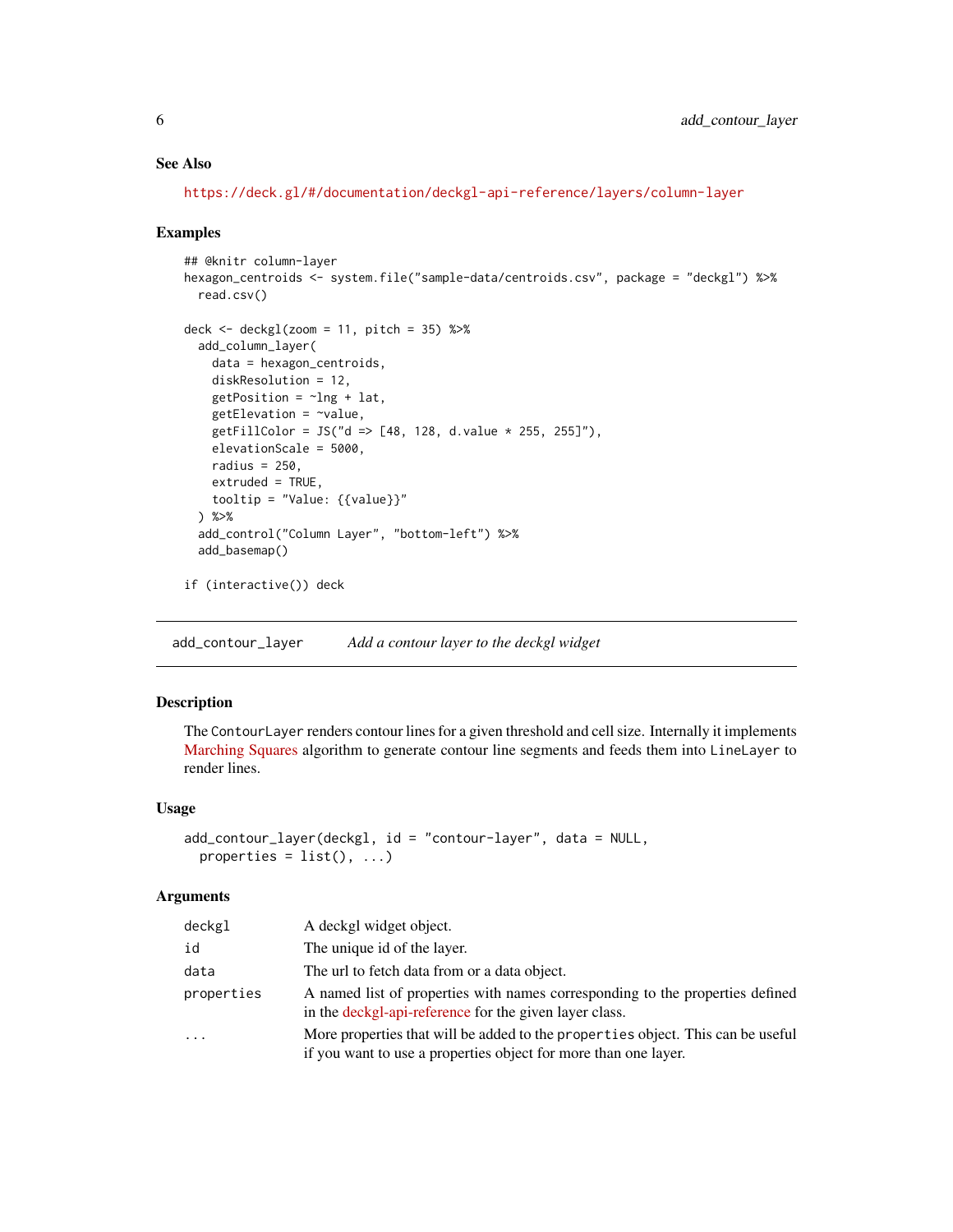### <span id="page-6-0"></span>add\_control 7

### See Also

<https://deck.gl/#/documentation/deckgl-api-reference/layers/contour-layer>

#### Examples

```
## @knitr contour-layer
data("sf_bike_parking")
contours <- list(
 use_contour_definition(
    threshold = 1,
    color = c(255, 0, 0),
    stroke_width = 2
  ),
  use_contour_definition(
    threshold = 5,
    color = c(0, 255, 0),
    stroke_width = 3
  ),
  use_contour_definition(
    threshold = 15,
    color = c(0, 0, 255),
    stroke_width = 5
  )
\mathcal{L}properties <- list(
  contours = contours,
  cellSize = 200,elevationScale = 4,
  getPosition = \simlng + lat
\mathcal{L}deck <- deckgl(zoom = 10.5, pitch = 30) %>%
  add_contour_layer(data = sf_bike_parking, properties = properties) %>%
  add_control("Contour Layer") %>%
  add_basemap()
if (interactive()) deck
```
add\_control *Add a control to the widget*

### Description

Add a control to the widget

#### Usage

```
add_control(deckgl, html, pos = "top-right", style = NULL)
```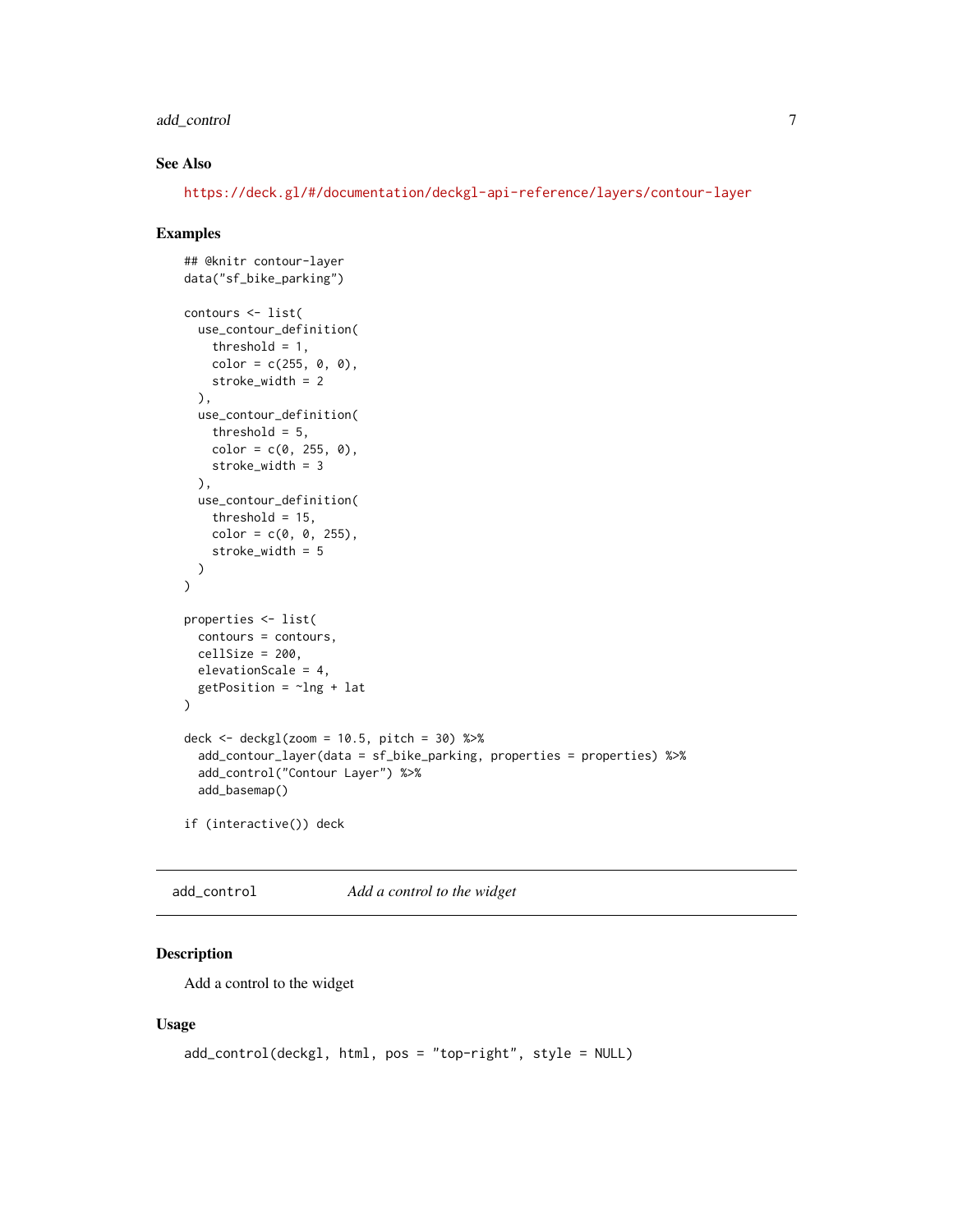<span id="page-7-0"></span>8 add\_data and  $\frac{1}{2}$  and  $\frac{1}{2}$  and  $\frac{1}{2}$  and  $\frac{1}{2}$  and  $\frac{1}{2}$  and  $\frac{1}{2}$  and  $\frac{1}{2}$  and  $\frac{1}{2}$  and  $\frac{1}{2}$  and  $\frac{1}{2}$  and  $\frac{1}{2}$  and  $\frac{1}{2}$  and  $\frac{1}{2}$  and  $\frac{1}{2}$  and  $\frac{1}{2}$  a

### Arguments

| deckgl | A deckgl widget object.                                                                                |
|--------|--------------------------------------------------------------------------------------------------------|
| html   | The innerHTML of the element.                                                                          |
| pos    | The position of the control. Possible values are top-left, top-right, bottom-right<br>and bottom-left. |
| stvle  | A cssText string that will modefly the default style of the element.                                   |

### Examples

```
deck <- deckgl() %>%
 add_basemap() %>%
  add_control(
   "<h1>Blank Base Map</h1>",
   pos = "top-right",
    style = "background: #004080; color: white;"
  \mathcal{L}if (interactive()) deck
```
<span id="page-7-1"></span>add\_data *Add JavaScript data file*

### Description

EXPERIMENTAL

### Usage

```
add_data(deckgl, data, var_name = "thanksForAllTheFish")
```

| deckgl   | deckgl widget                                            |
|----------|----------------------------------------------------------|
| data     | data object                                              |
| var name | JavaScript variable name used to make the data available |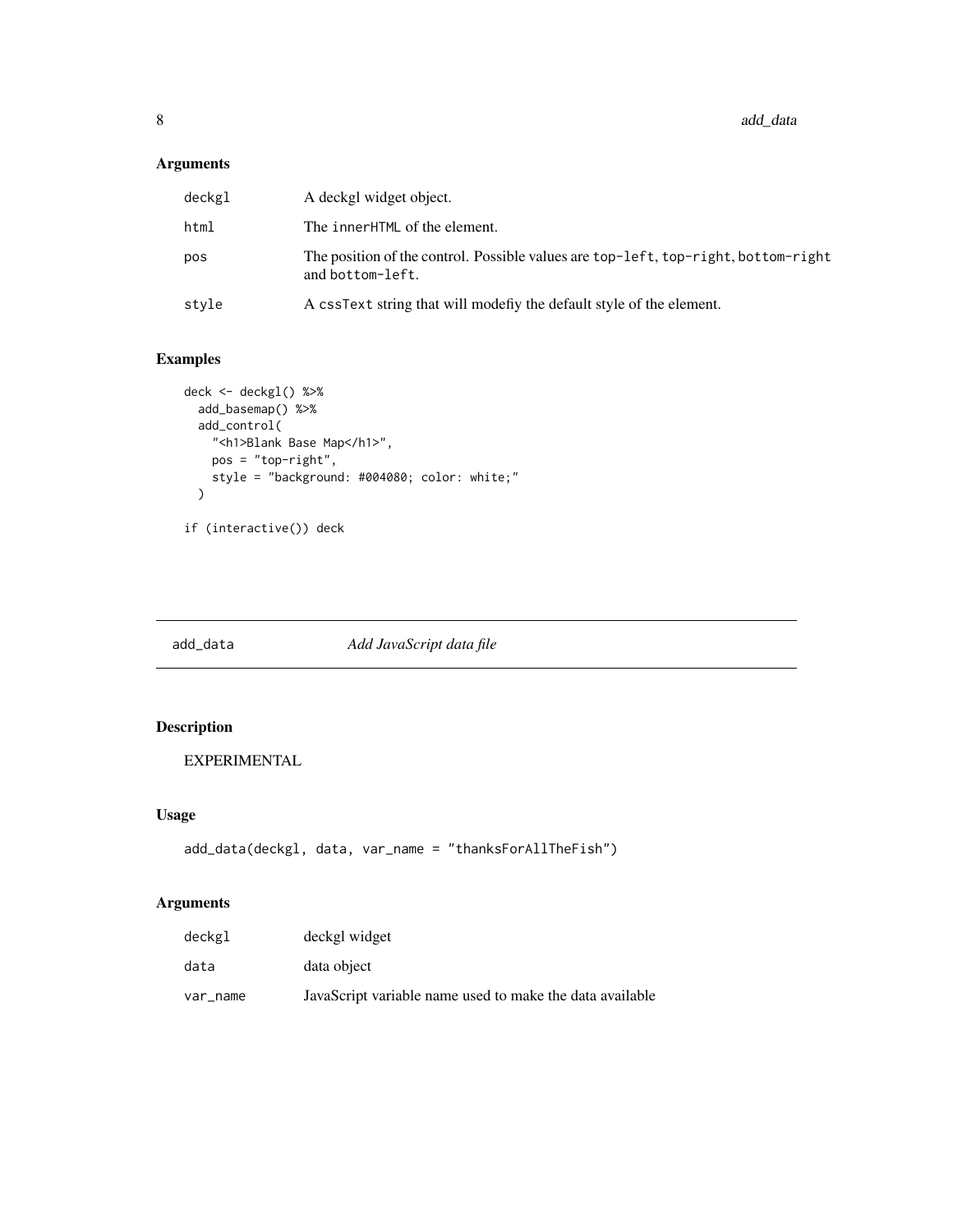<span id="page-8-0"></span>add\_geojson\_layer *Add a geojson layer to the deckgl widget*

#### Description

The GeoJsonLayer takes in [GeoJson](http://geojson.org) formatted data and renders it as interactive polygons, lines and points.

#### Usage

```
add_geojson_layer(deckgl, id = "geojson-layer", data = NULL,
 properties = list(), ...)
```
#### Arguments

| deckgl     | A deckgl widget object.                                                                                                                            |
|------------|----------------------------------------------------------------------------------------------------------------------------------------------------|
| id         | The unique id of the layer.                                                                                                                        |
| data       | The url to fetch data from or a data object.                                                                                                       |
| properties | A named list of properties with names corresponding to the properties defined<br>in the deckgl-api-reference for the given layer class.            |
| $\cdots$   | More properties that will be added to the properties object. This can be useful<br>if you want to use a properties object for more than one layer. |

#### See Also

<https://deck.gl/#/documentation/deckgl-api-reference/layers/geojson-layer>

```
## @knitr geojson-layer
geojson <- paste0(
  "https://raw.githubusercontent.com/",
 "uber-common/deck.gl-data/",
  "master/website/bart.geo.json"
\lambdadeck \leq deckgl(zoom = 10, picking Radius = 5) %>%
 add_geojson_layer(
   data = geojson,
   filled = TRUE,
   extruded = TRUE,
   getRadius = 100,
   lineWidthScale = 20,
   lineWidthMinPixels = 2,
   getLineWidth = 1,
   getLineColor = get_color_to_rgb_array("properties.color || 'black'"),
   getFillColor = c(160, 160, 180, 200),
   getElevation = 30,
```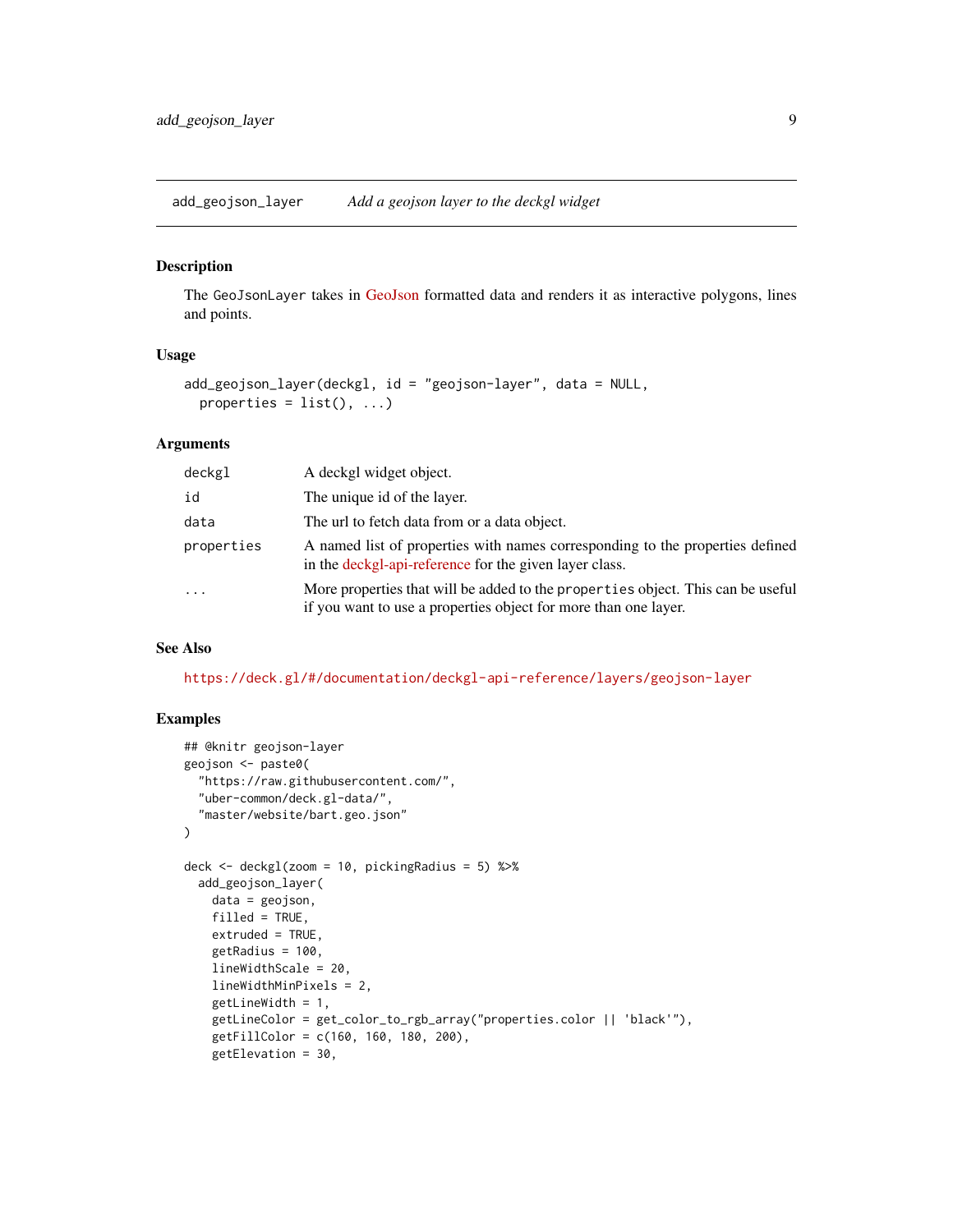```
getTooltip = JS("object => object.properties.name || object.properties.station")
) %>%
add_basemap()
```

```
if (interactive()) deck
```
#### add\_great\_circle\_layer

*Add a great circle layer to the deckgl widget*

### Description

The GreatCircleLayer is a variation of the ArcLayer. It renders flat arcs along the great circle joining pairs of source and target points, specified as latitude/longitude coordinates.

### Usage

```
add_great_circle_layer(deckgl, id = "great-circle-layer", data = NULL,
 properties = list(), ...)
```
### Arguments

| deckgl     | A deckgl widget object.                                                                                                                            |
|------------|----------------------------------------------------------------------------------------------------------------------------------------------------|
| id         | The unique id of the layer.                                                                                                                        |
| data       | The url to fetch data from or a data object.                                                                                                       |
| properties | A named list of properties with names corresponding to the properties defined<br>in the deckgl-api-reference for the given layer class.            |
| $\cdot$    | More properties that will be added to the properties object. This can be useful<br>if you want to use a properties object for more than one layer. |

### See Also

<https://deck.gl/#/documentation/deckgl-api-reference/layers/great-circle-layer>

```
## @knitr great-circle-layer
data("bart_segments")
properties <- list(
 pickable = TRUE,
 getWidth = 12,
 getSourcePosition = ~from_lng + from_lat,
 getTargetPosition = ~to_lng + to_lat,
 getSourceColor = JS("d => [Math.sqrt(d.inbound), 140, 0]"),getTargetColor = JS("d => [Math.sqrt(d.outbound), 140, 0]"),
 getTooltip = "{from_name} to {to_name})
```
<span id="page-9-0"></span>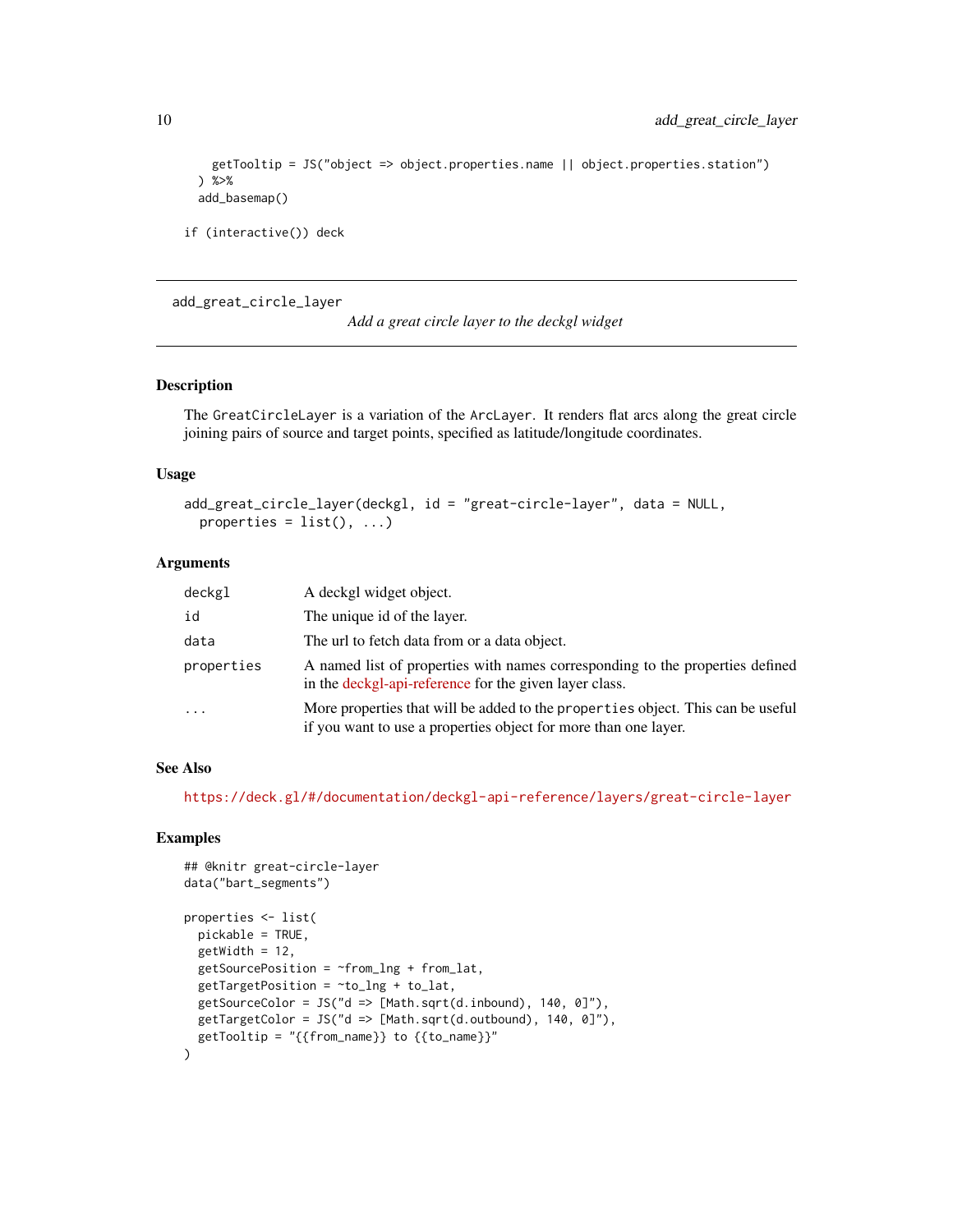```
deck \le deckgl(zoom = 10, pitch = 35) %>%
 add_great_circle_layer(data = bart_segments, properties = properties) %>%
 add_control("Great Circle Layer") %>%
 add_basemap()
if (interactive()) deck
```
add\_grid\_cell\_layer *Add a grid cell layer to the deckgl widget*

#### Description

The GridCellLayer can render a grid-based heatmap. It is a variation of the ColumnLayer. It takes the constant width / height of all cells and top-left coordinate of each cell. The grid cells can be given a height using the getElevation accessor.

#### Usage

```
add_grid_cell_layer(deckgl, id = "grid-cell-layer", data = NULL,
 properties = list(), ...)
```
### Arguments

| deckgl                  | A deckgl widget object.                                                                                                                            |
|-------------------------|----------------------------------------------------------------------------------------------------------------------------------------------------|
| id                      | The unique id of the layer.                                                                                                                        |
| data                    | The url to fetch data from or a data object.                                                                                                       |
| properties              | A named list of properties with names corresponding to the properties defined<br>in the deckgl-api-reference for the given layer class.            |
| $\cdot$ $\cdot$ $\cdot$ | More properties that will be added to the properties object. This can be useful<br>if you want to use a properties object for more than one layer. |

### See Also

<https://deck.gl/#/documentation/deckgl-api-reference/layers/grid-cell-layer>

```
hexagon_centroids <- system.file("sample-data/centroids.csv", package = "deckgl") %>%
 read.csv()
```

```
deck \leq deckgl(zoom = 11, pitch = 35) %>%
 add_grid_cell_layer(
   data = hexagon_centroids,
   getPosition = ~1ng + lat,getElevation = ~value,
   getFillColor = JS("d => [48, 128, d.value * 255, 255]"),
   elevationScale = 5000,
```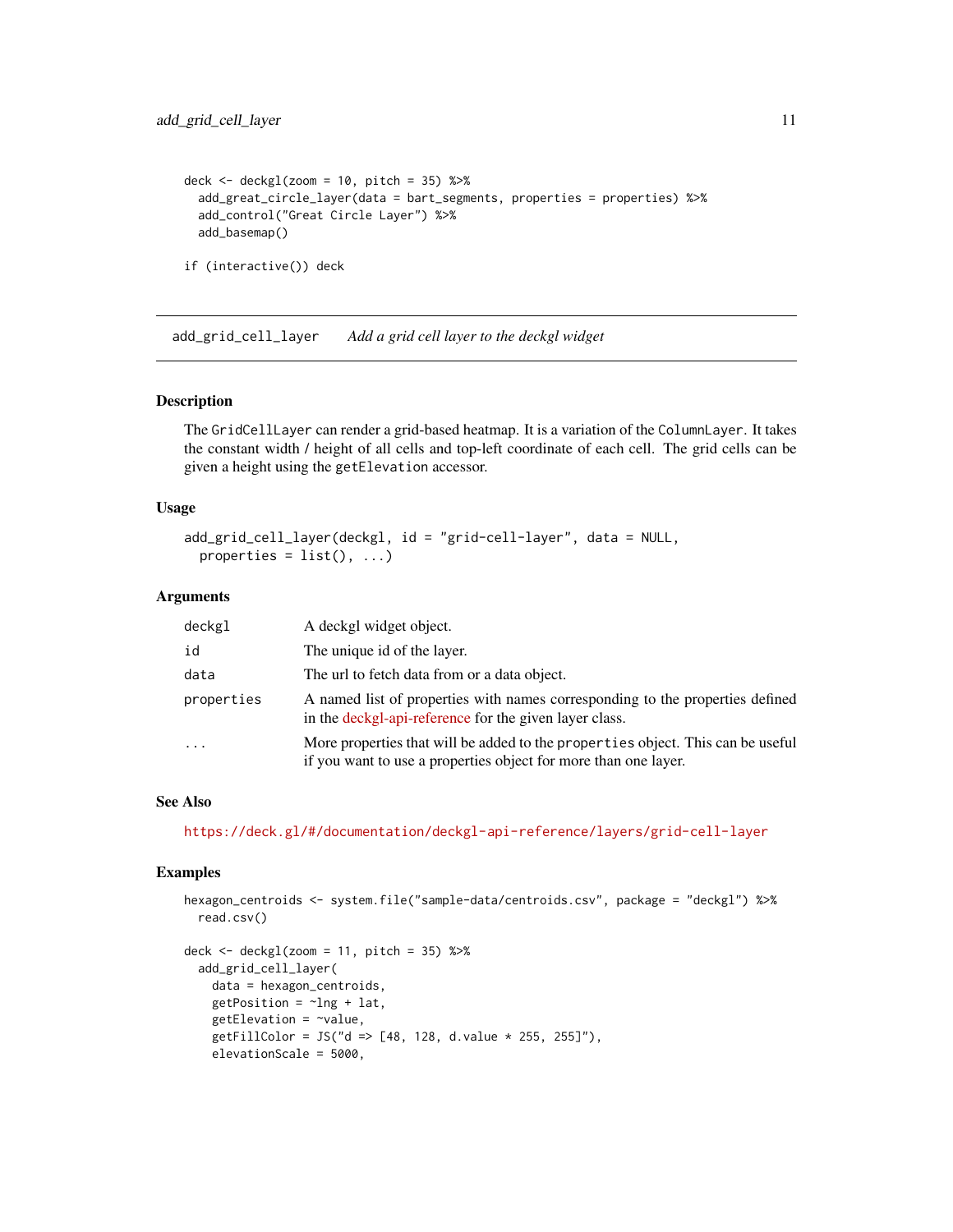```
cellSize = 250,
   extruded = TRUE,
   getTooltip = JS("object => `height: ${object.value * 5000}m`")
 ) %>%
 add_mapbox_basemap()
if (interactive()) deck
```
add\_grid\_layer *Add a grid layer to the deckgl widget*

### Description

The GridLayer renders a grid heatmap based on an array of points. It takes the constant size all each cell, projects points into cells. The color and height of the cell is scaled by number of points it contains.

### Usage

```
add_grid_layer(deckgl, id = "grid-layer", data = NULL,
 properties = list(), ...)
```
#### Arguments

| deckgl     | A deckgl widget object.                                                                                                                            |
|------------|----------------------------------------------------------------------------------------------------------------------------------------------------|
| id         | The unique id of the layer.                                                                                                                        |
| data       | The url to fetch data from or a data object.                                                                                                       |
| properties | A named list of properties with names corresponding to the properties defined<br>in the deckgl-api-reference for the given layer class.            |
|            | More properties that will be added to the properties object. This can be useful<br>if you want to use a properties object for more than one layer. |

### See Also

<https://deck.gl/#/documentation/deckgl-api-reference/layers/grid-layer>

```
## @knitr grid-layer
data("sf_bike_parking")
properties <- list(
  visible = TRUE,
  extruded = TRUE,
  cellSize = 200,elevationScale = 4,
  getPosition = ~1ng + lat,colorRange = RColorBrewer::brewer.pal(6, "YlOrRd"),
```
<span id="page-11-0"></span>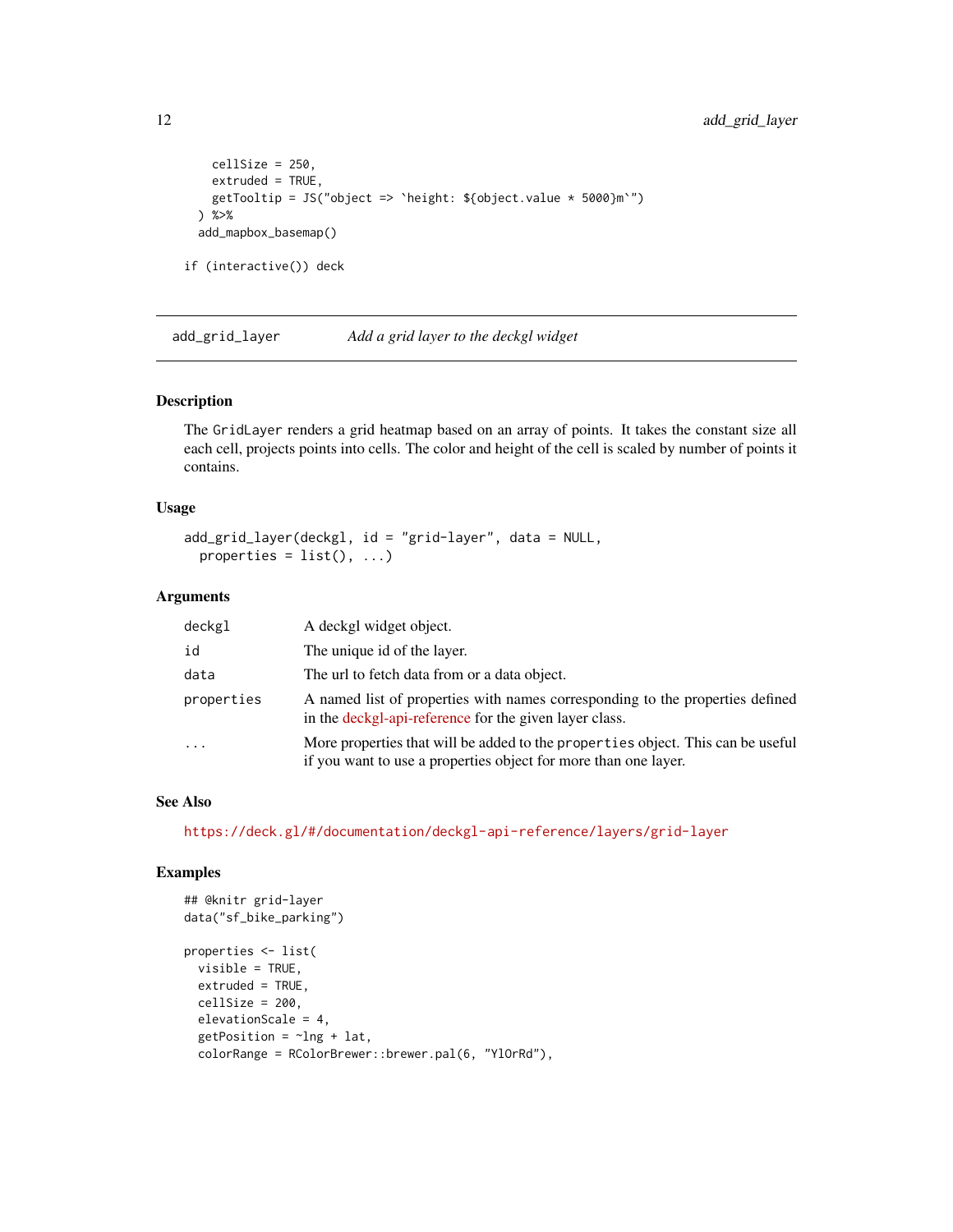```
tooltip = "{{position.0}}, {{position.1}}<br/>chount: {{count}}"
\mathcal{L}deck <- deckgl(zoom = 11, pitch = 45, bearing = 35, element_id = "grid-layer") %\gg%
  add_source("sf-bike-parking", sf_bike_parking) %>%
  add_grid_layer(source = "sf-bike-parking", properties = properties) %>%
  add_control("Grid Layer") %>%
  add_basemap() %>%
  add_json_editor(wrap = 50, maxLines = 22)
if (interactive()) deck
```
add\_h3\_cluster\_layer *Add a h3 cluster layer to the deckgl widget*

### Description

Add a h3 cluster layer to the deckgl widget

### Usage

```
add_h3_cluster_layer(deckgl, id = "h3-cluster-layer", data = NULL,
 properties = list(), ...)
```
#### **Arguments**

| deckgl     | A deckgl widget object.                                                                                                                            |
|------------|----------------------------------------------------------------------------------------------------------------------------------------------------|
| id         | The unique id of the layer.                                                                                                                        |
| data       | The url to fetch data from or a data object.                                                                                                       |
| properties | A named list of properties with names corresponding to the properties defined<br>in the deckgl-api-reference for the given layer class.            |
| $\cdot$    | More properties that will be added to the properties object. This can be useful<br>if you want to use a properties object for more than one layer. |

#### See Also

<https://deck.gl/#/documentation/deckgl-api-reference/layers/h3-cluster-layer>

```
## @knitr h3-cluster-layer
data_url <- paste0(
 "https://raw.githubusercontent.com/uber-common/deck.gl-data/",
 "master/website/sf.h3clusters.json"
\lambda# sample_data <- jsonlite::fromJSON(data_url, simplifyDataFrame = FALSE)
sample_data <- data_url
```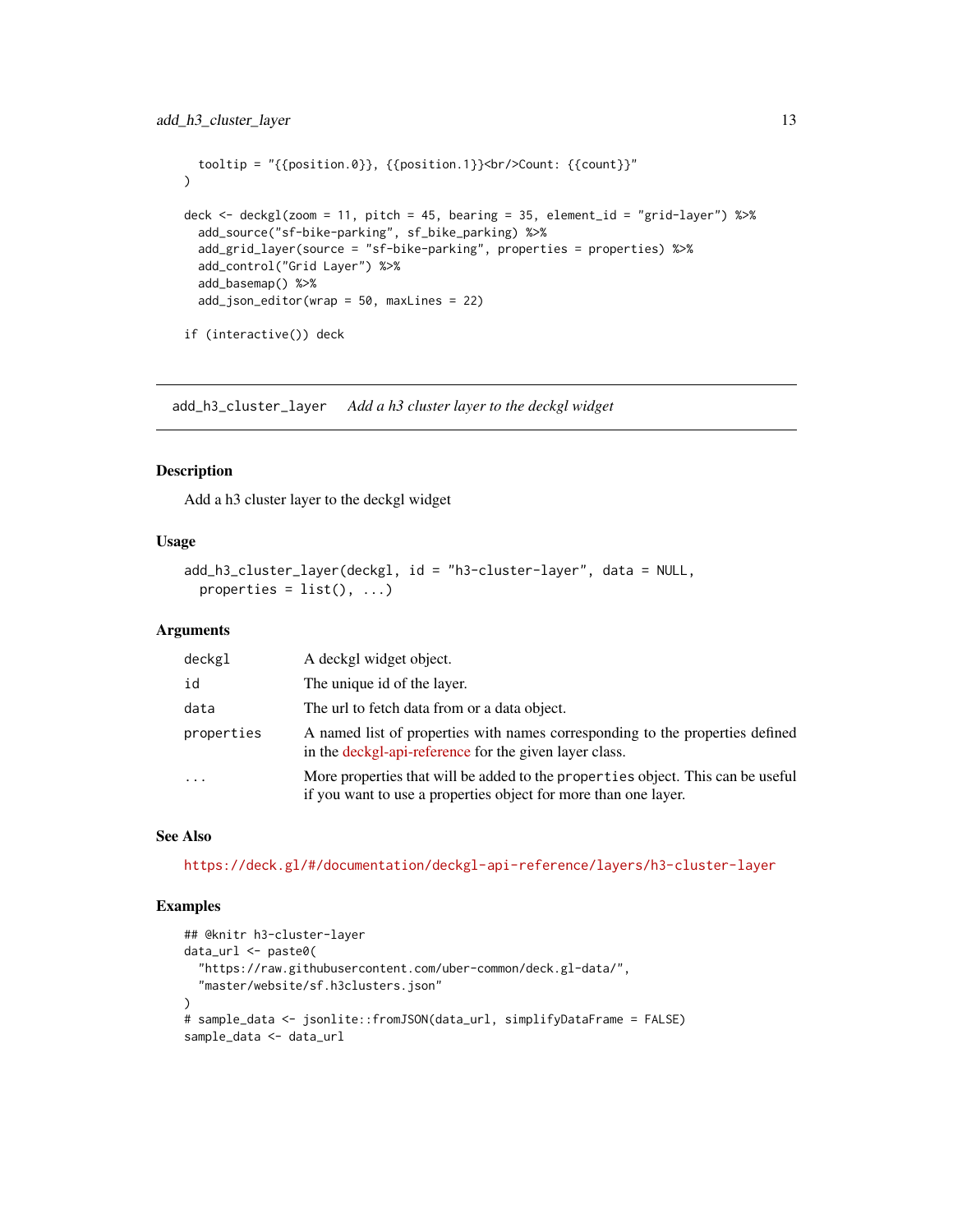```
properties <- list(
  stroked = TRUE,
  filled = TRUE,
  extruded = FALSE,
  getHexagons = ~hexIds,
  getFillColor = JS("d => [255, (1 - d \cdot \text{mean } / 500) * 255, 0]"),
  getLineColor = c(255, 255, 255),
  lineWidthMinPixels = 2,
  getTooltip = ~mean
\lambdadeck \le deckgl(zoom = 10.5, pitch = 20) %>%
  add_h3_cluster_layer(data = sample_data, properties = properties) %>%
  add_basemap()
if (interactive()) deck
```
add\_h3\_hexagon\_layer *Add a h3 hexagon layer to the deckgl widget*

### Description

Add a h3 hexagon layer to the deckgl widget

#### Usage

```
add_h3_hexagon_layer(deckgl, id = "h3-hexagon-layer", data = NULL,
 properties = list(), ...)
```
#### Arguments

| deckgl                  | A deckgl widget object.                                                                                                                            |
|-------------------------|----------------------------------------------------------------------------------------------------------------------------------------------------|
| id                      | The unique id of the layer.                                                                                                                        |
| data                    | The url to fetch data from or a data object.                                                                                                       |
| properties              | A named list of properties with names corresponding to the properties defined<br>in the deckgl-api-reference for the given layer class.            |
| $\cdot$ $\cdot$ $\cdot$ | More properties that will be added to the properties object. This can be useful<br>if you want to use a properties object for more than one layer. |

### See Also

<https://deck.gl/#/documentation/deckgl-api-reference/layers/h3-hexagon-layer>

<span id="page-13-0"></span>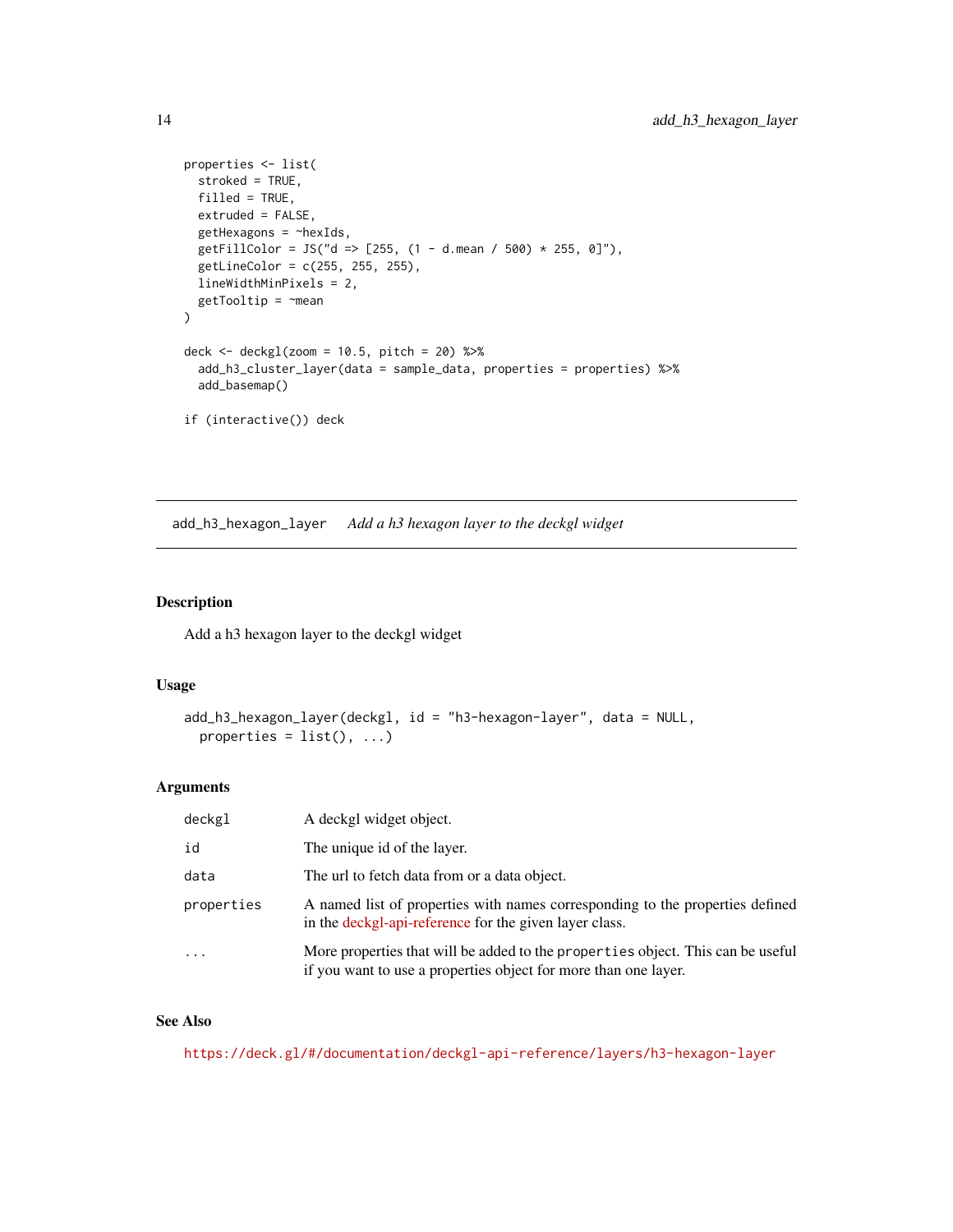### <span id="page-14-0"></span>add\_heatmap\_layer 15

#### Examples

```
## @knitr h3-hexagon-layer-layer
h3_cells <- system.file("sample-data/h3-cells.csv", package = "deckgl") %>%
  read.csv()
properties <- list(
  getHexagon = ~h3_index,
  getFillColor =JS("d => [255, (1 - d.count / 500) * 255, 0]"),
  getElevation = \sim count,
  elevationScale = 20,
  getTooltip = "{{h3_index}}: {{count}}"
)
deck \le deckgl(zoom = 11, pitch = 35) %\gg%
  add_h3_hexagon_layer(data = h3_cells, properties = properties) %>%
  add_control("H3 Hexagon Layer") %>%
  add_basemap()
if (interactive()) deck
```
add\_heatmap\_layer *Add a heatmap layer to the deckgl widget*

#### Description

The HeatmapLayer can be used to visualize spatial distribution of data. It internally implements Gaussian Kernel Density Estimation to render heatmaps.

### Usage

```
add_heatmap_layer(deckgl, id = "heatmap-layer", data = NULL,
 properties = list(), ...)
```
#### Arguments

| deckgl     | A deckgl widget object.                                                                                                                            |
|------------|----------------------------------------------------------------------------------------------------------------------------------------------------|
| id         | The unique id of the layer.                                                                                                                        |
| data       | The url to fetch data from or a data object.                                                                                                       |
| properties | A named list of properties with names corresponding to the properties defined<br>in the deckgl-api-reference for the given layer class.            |
| $\ddotsc$  | More properties that will be added to the properties object. This can be useful<br>if you want to use a properties object for more than one layer. |

#### See Also

<https://deck.gl/#/documentation/deckgl-api-reference/layers/heatmap-layer>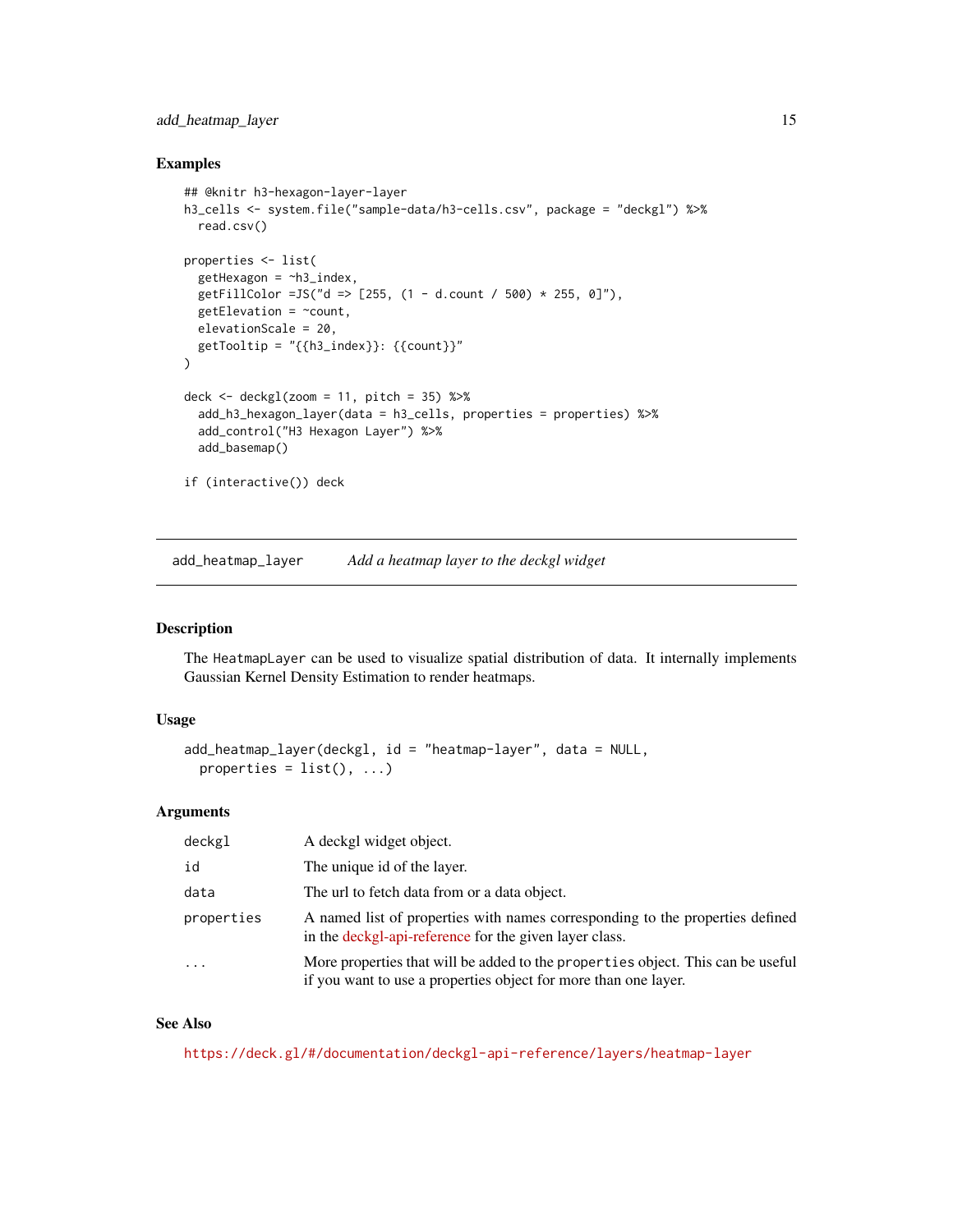### Examples

```
## @knitr heatmap-layer
data("sf_bike_parking")
map <- deckgl() %>%
  add_heatmap_layer(
   data = sf_bike_parking,
   getPosition = ~1ng + lat,getWeight = ~spaces
  ) %>%
  add_basemap()
if (interactive()) map
```
add\_hexagon\_layer *Add a hexagon layer to the deckgl widget*

### **Description**

The HexagonLayer renders a hexagon heatmap based on an array of points. It takes the radius of hexagon bin, projects points into hexagon bins. The color and height of the hexagon is scaled by number of points it contains.

### Usage

```
add_hexagon_layer(deckgl, id = "hexagon-layer", data = NULL,
 properties = list(), ...)
```
### Arguments

| deckgl     | A deckgl widget object.                                                                                                                            |
|------------|----------------------------------------------------------------------------------------------------------------------------------------------------|
| id         | The unique id of the layer.                                                                                                                        |
| data       | The url to fetch data from or a data object.                                                                                                       |
| properties | A named list of properties with names corresponding to the properties defined<br>in the deckgl-api-reference for the given layer class.            |
| $\ddotsc$  | More properties that will be added to the properties object. This can be useful<br>if you want to use a properties object for more than one layer. |

### See Also

<https://deck.gl/#/documentation/deckgl-api-reference/layers/hexagon-layer>

<span id="page-15-0"></span>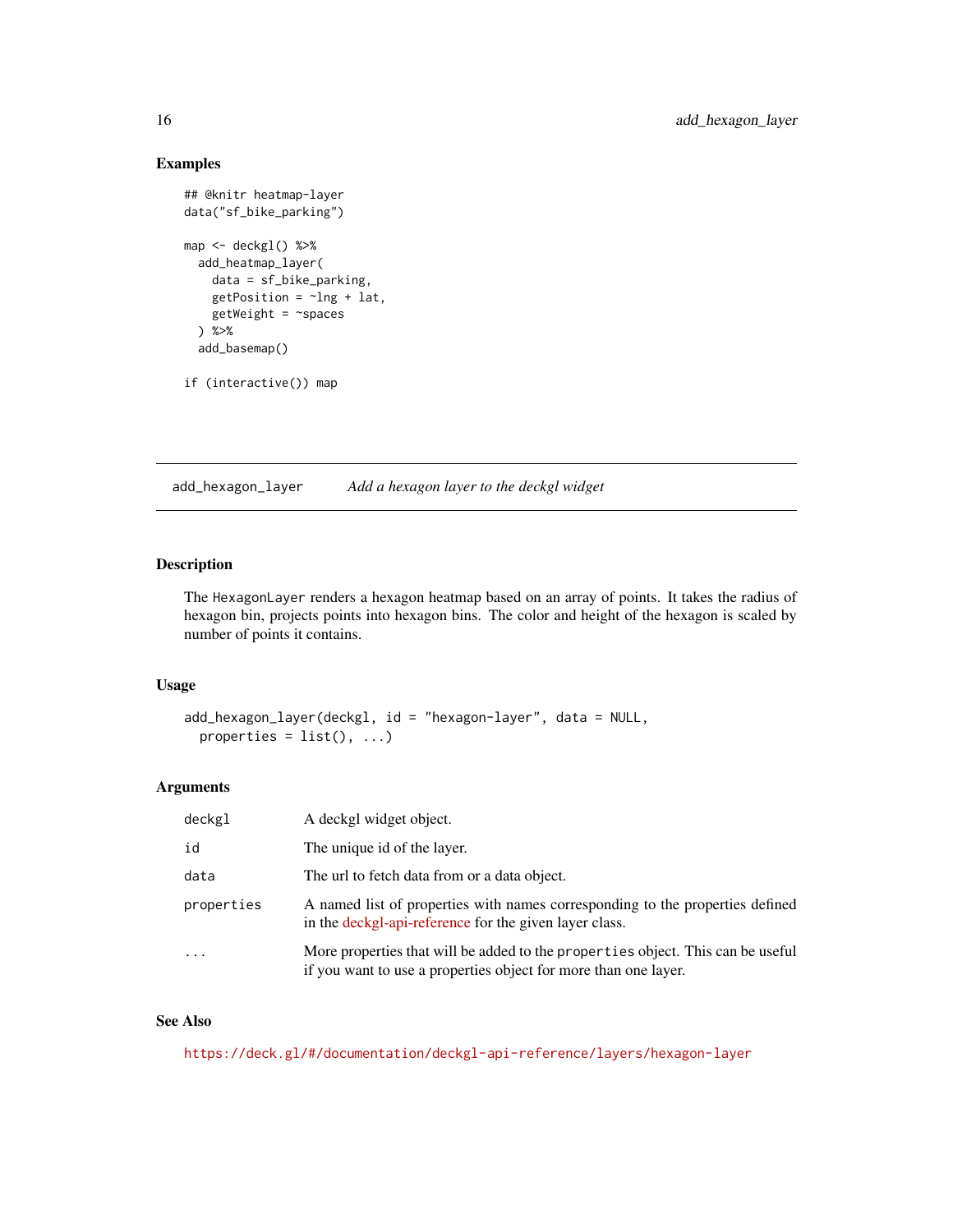### <span id="page-16-0"></span>add\_icon\_layer 17

### Examples

```
## @knitr hexagon-layer
data("sf_bike_parking")
properties <- list(
  extruded = TRUE,
 radius = 200,
  elevationScale = 4,
  getPosition = ~1ng + lat,colorRange = RColorBrewer::brewer.pal(6, "Oranges"),
  tooltip = "
   <p>{{position.0}}, {{position.1}}<p>
   <p>Count: {{points.length}}</p>
   <p>{{#points}}<div>{{address}}</div>{{/points}}</p>
  ",
  onClick = JS("obj => console.log(obj)"),
  autoHighlight = TRUE
\mathcal{L}deck \leq deckgl(zoom = 11, pitch = 45, bearing = 35) %>%
  add_hexagon_layer(data = sf_bike_parking, properties = properties) %>%
  add_control("Hexagon Layer", "top-left") %>%
  add_basemap()
if (interactive()) deck
```
add\_icon\_layer *Add an icon layer to the deckgl widget*

### Description

The IconLayer renders raster icons at given coordinates.

### Usage

```
add_icon_layer(deckgl, id = "icon-layer", data = NULL,
 properties = use_default_icon_properties(), ...)
```

| deckgl     | A deckgl widget object.                                                                                                                            |
|------------|----------------------------------------------------------------------------------------------------------------------------------------------------|
| id         | The unique id of the layer.                                                                                                                        |
| data       | The url to fetch data from or a data object.                                                                                                       |
| properties | A named list of properties with names corresponding to the properties defined<br>in the deckgl-api-reference for the given layer class.            |
| $\cdot$    | More properties that will be added to the properties object. This can be useful<br>if you want to use a properties object for more than one layer. |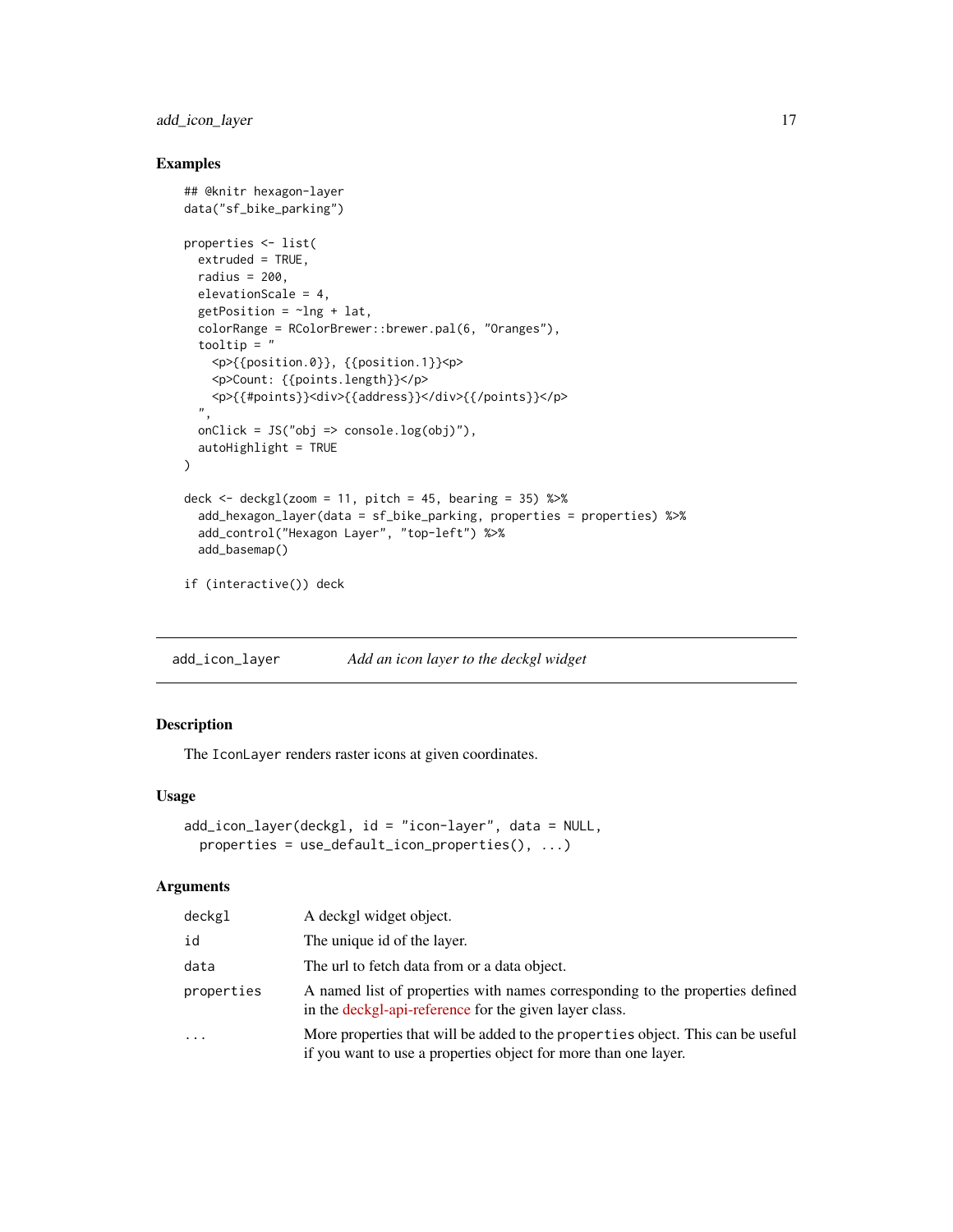### See Also

<https://deck.gl/#/documentation/deckgl-api-reference/layers/icon-layer>

#### Examples

```
## @knitr icon-layer
data("bart_stations")
properties <- list(
 iconAtlas = encode_icon_atlas(),
 iconMapping = list(marker = use_icon_definition()),
 sizeScale = 10,
 getPosition = ~1ng + lat,getIcon = JS("d => 'marker'"),getSize = 5,
 getColor = JS("d => [Math.sqrt(d.exits), 140, 0]"),
 getTooltip = "{{name}}<br/>{{address}}"
\mathcal{L}deck \le deckgl(zoom = 10, pitch = 45) %>%
 add_icon_layer(data = bart_stations, properties = properties) %>%
 add_control("Icon Layer") %>%
 add_basemap()
if (interactive()) deck
```
add\_json\_editor *Add a JSON-editor to the deckgl widget*

#### Description

Adds a Ace-editor in JSON mode to the map to interact with the layers of your deck instance.

### Usage

```
add_json_editor(deckgl, ..., style = "width: 40%;",
  theme = "idle_fingers")
```

| deckgl   | A deckgl widget object.                                                                                                                   |
|----------|-------------------------------------------------------------------------------------------------------------------------------------------|
| $\cdots$ | Optional args that are passed to the editor. See https://github.com/ajaxorg/<br>ace/wiki/Configuring-Ace for a list of available options. |
| style    | A cssText string that will modefly the default style of the container that holds<br>the editor.                                           |
| theme    | The name of the theme used by the editor.                                                                                                 |

<span id="page-17-0"></span>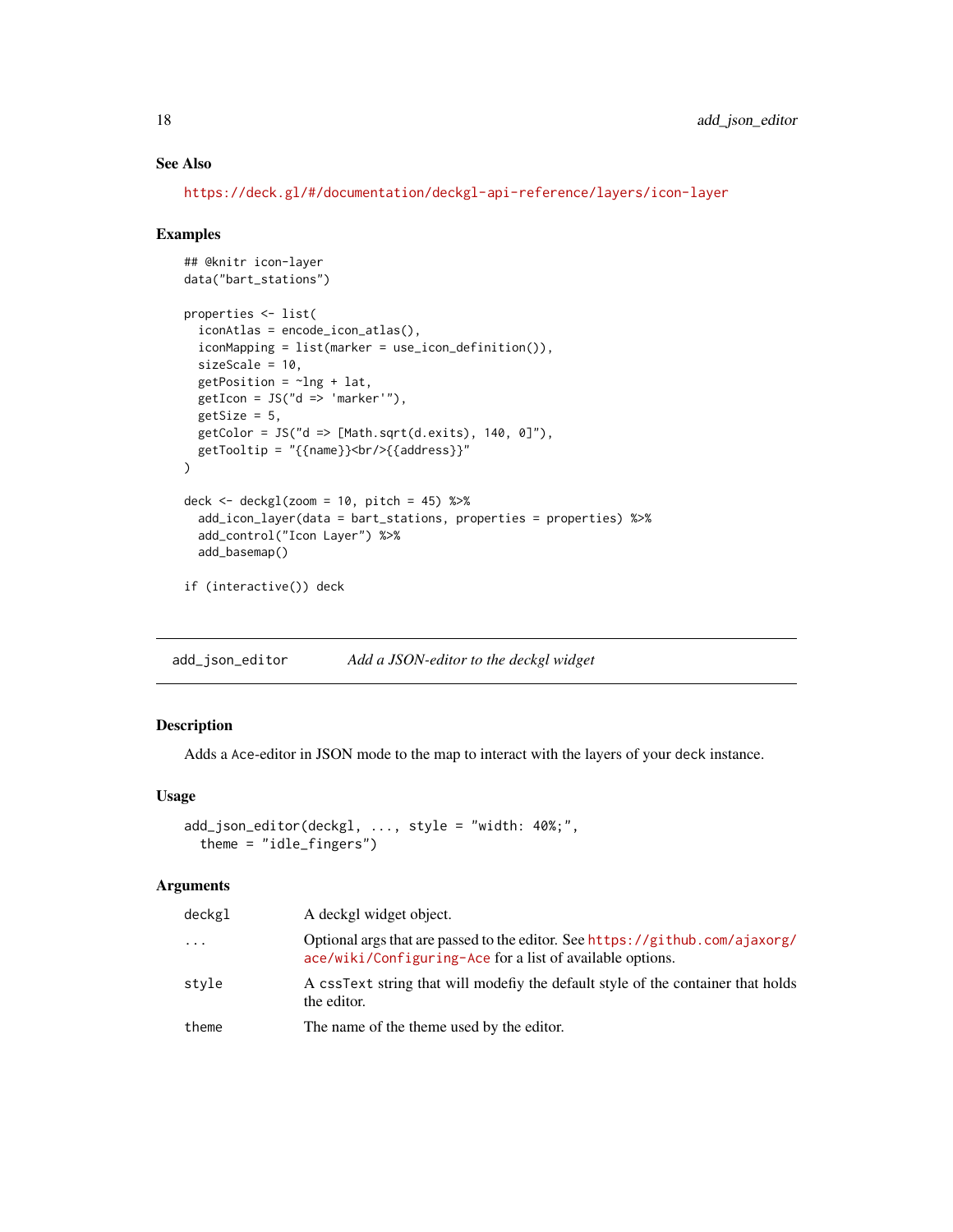<span id="page-18-0"></span>

### Description

Generic function to add any kind of layer to the deckgl widget. Usually you will not use this one but any of the add\_\*\_layer functions instead.

### Usage

```
add_layer(deckgl, class_name, id, data = NULL, properties = list(),
  ..., tooltip = NULL, source = NULL)
```
### Arguments

| deckgl     | A deckgl widget object.                                                                                                                                                            |
|------------|------------------------------------------------------------------------------------------------------------------------------------------------------------------------------------|
| class_name | The name of the JavaScript layer class, e. g. ScatterplotLayer.                                                                                                                    |
| id         | The unique id of the layer.                                                                                                                                                        |
| data       | The url to fetch data from or a data object.                                                                                                                                       |
| properties | A named list of properties with names corresponding to the properties defined<br>in the deckgl-api-reference for the given layer class.                                            |
| .          | More properties that will be added to the properties object. This can be useful<br>if you want to use a properties object for more than one layer.                                 |
| tooltip    | A tooltip template that defines what should be displayed when the mouse enters<br>an object. You can also pass a list with the properties html and style. See also<br>use_tooltip. |
| source     | The ID of the data source                                                                                                                                                          |

### Value

A deckgl widget object.

<span id="page-18-1"></span>

| add_legend | Add a legend to the deckgl widget |
|------------|-----------------------------------|
|------------|-----------------------------------|

### Description

Add a legend to the deckgl widget

#### Usage

```
add_legend(deckgl, colors, labels, title = NULL, pos = "top-right",
  style = NULL, ...
```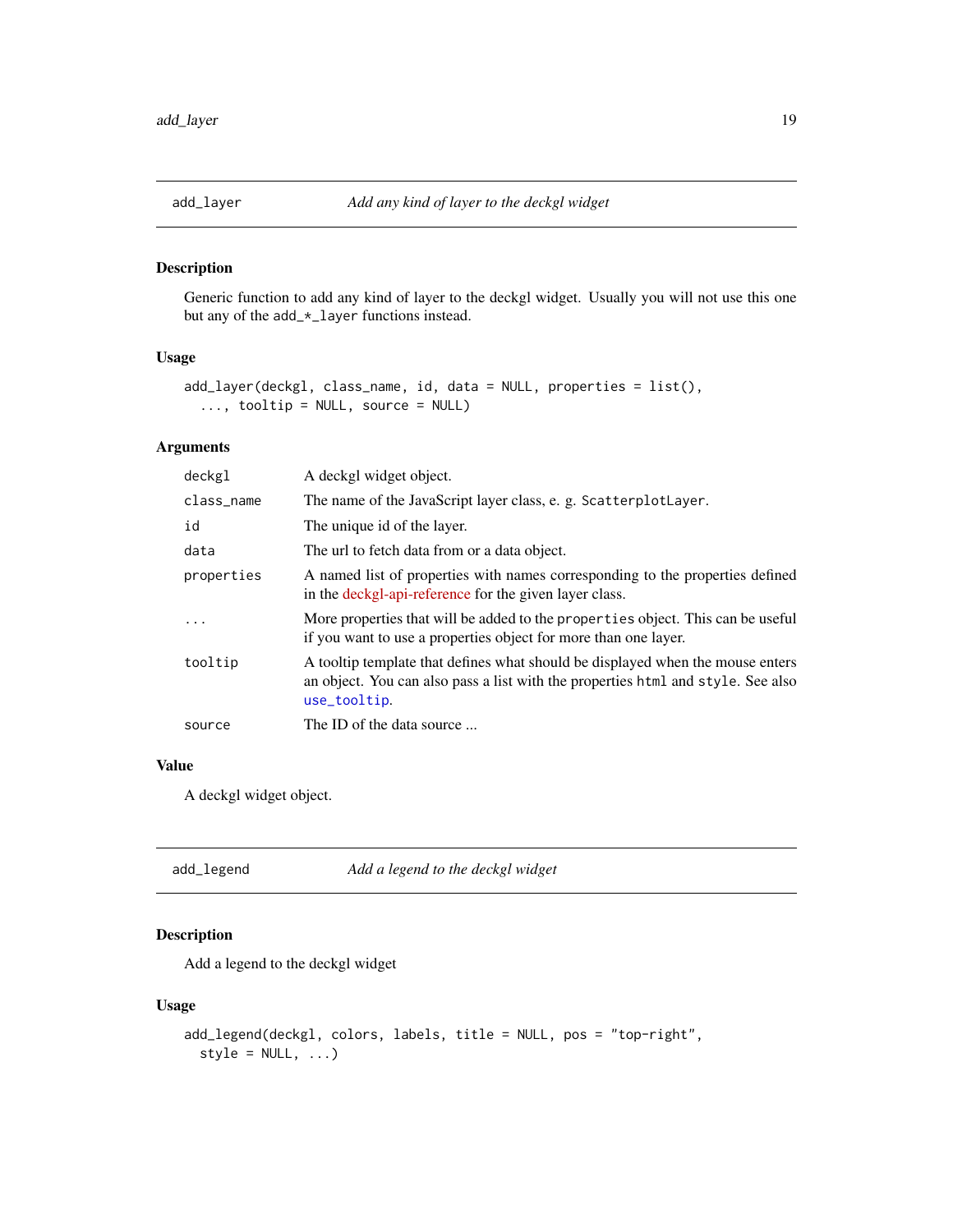### <span id="page-19-0"></span>Arguments

| deckgl    | A deckgl widget object.                                                                                |
|-----------|--------------------------------------------------------------------------------------------------------|
| colors    | The colors of the legend items.                                                                        |
| labels    | The labels corresponding to the colors of the legend items.                                            |
| title     | The title of the legend.                                                                               |
| pos       | The position of the control. Possible values are top-left, top-right, bottom-right<br>and bottom-left. |
| style     | A cssText string that will modefly the default style of the element.                                   |
| $\ddotsc$ | not used                                                                                               |

add\_legend\_pal *Add a legend to the deckgl widget using a palette func*

### Description

Add a legend to the deckgl widget using a palette func

### Usage

```
add_legend_pal(deckgl, pal, ...)
```
### Arguments

| deckgl  | A deckgl widget object.                                                                             |
|---------|-----------------------------------------------------------------------------------------------------|
| pal     | A palette function that is used to create the legend elements (colors and labels)<br>automatically. |
| $\cdot$ | Parameters that are passed to add_legend.                                                           |

### See Also

[col\\_numeric](#page-0-0) et cetera for how to create a palette function.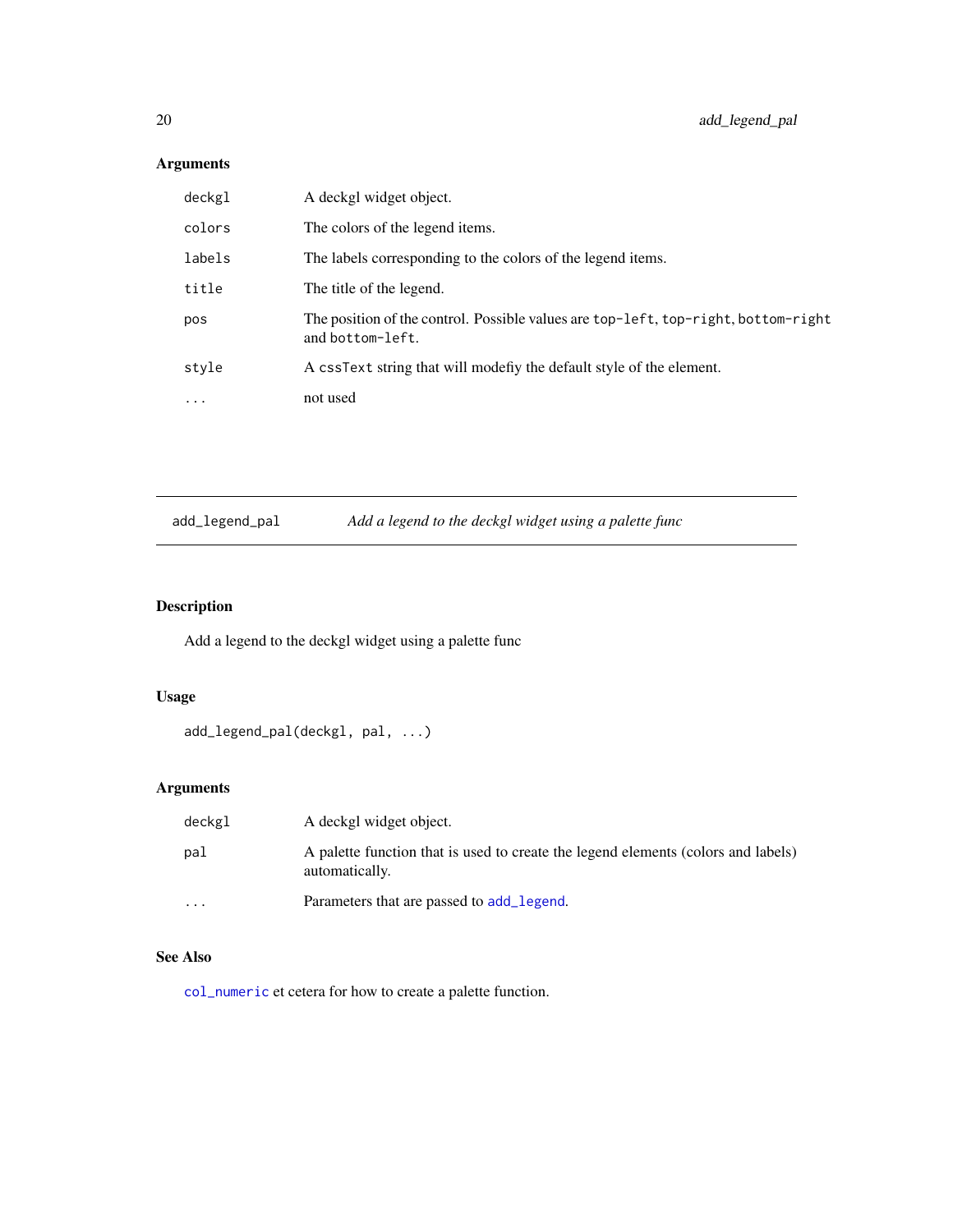<span id="page-20-0"></span>

#### Description

The LineLayer renders flat lines joining pairs of source and target points, specified as latitude/longitude coordinates.

#### Usage

```
add_line_layer(deckgl, id = "line-layer", data = NULL,
 properties = list(), ...)
```
#### Arguments

| deckgl     | A deckgl widget object.                                                                                                                            |
|------------|----------------------------------------------------------------------------------------------------------------------------------------------------|
| id         | The unique id of the layer.                                                                                                                        |
| data       | The url to fetch data from or a data object.                                                                                                       |
| properties | A named list of properties with names corresponding to the properties defined<br>in the deckgl-api-reference for the given layer class.            |
| $\ddotsc$  | More properties that will be added to the properties object. This can be useful<br>if you want to use a properties object for more than one layer. |

#### See Also

<https://deck.gl/#/documentation/deckgl-api-reference/layers/line-layer>

```
## @knitr line-layer
data("bart_segments")
properties <- list(
  pickable = TRUE,
  getWidth = 12,getSourcePosition = <math>\uparrow</math> from <math>\downarrow</math> and <math>\uparrow</math> from <math>\downarrow</math> at,getTargetPosition = <math>\sim to_lng + to_lat,
  getColor = JS("d => [Math.sqrt(d.inbound + d.outbound), 140, 0]"),
  tooltip = "\{from_name\}\} to {\{to_name\}}"\mathcal{L}deck \le deckgl(zoom = 10, pitch = 20) %>%
  add_line_layer(data = bart_segments, properties = properties) %>%
  add_basemap() %>%
  add_control("Line Layer")
if (interactive()) deck
```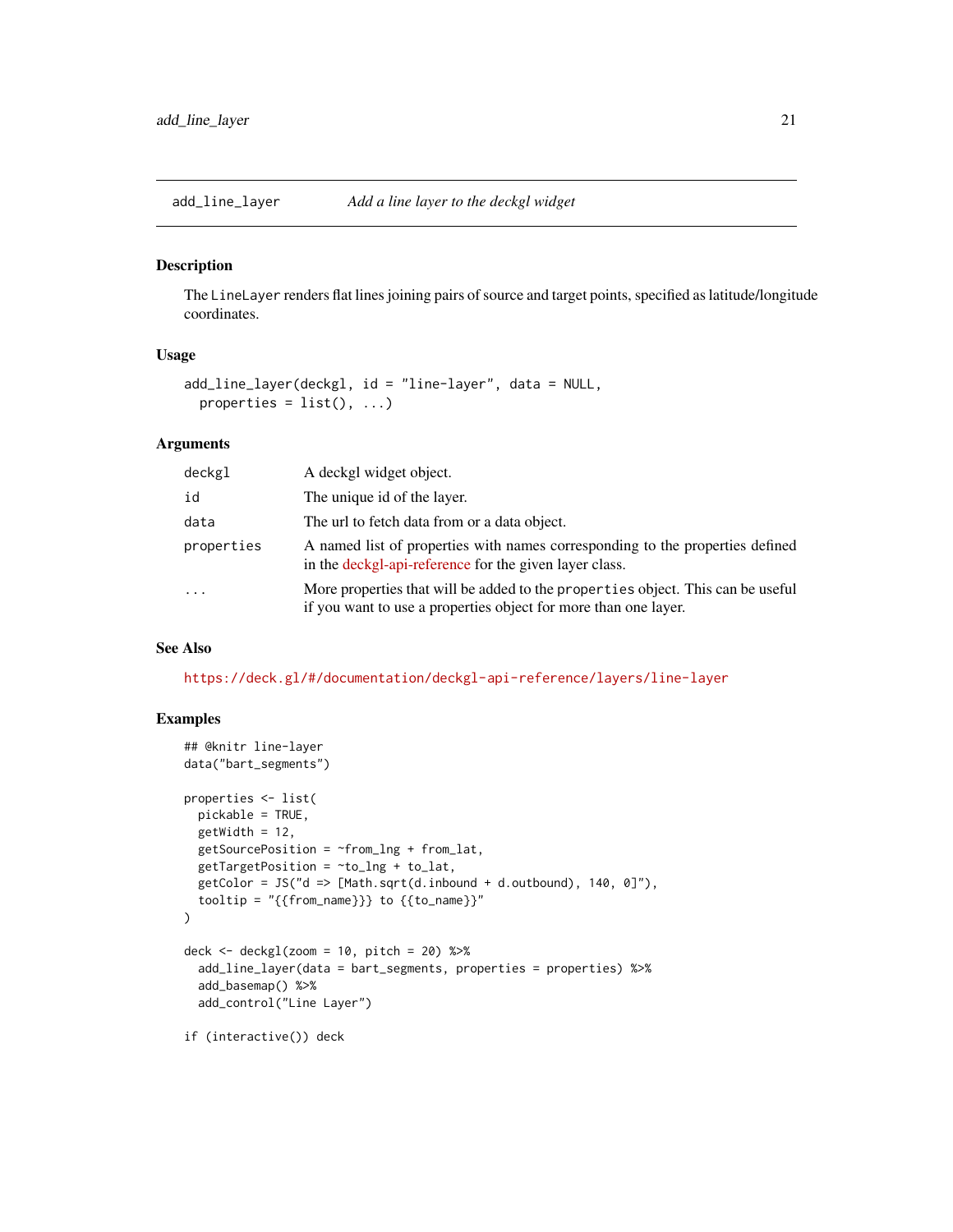<span id="page-21-0"></span>add\_mapbox\_basemap *Add a basemap from mapbox to the deckgl widget*

#### Description

Add a basemap from mapbox to the deckgl widget

### Usage

```
add_mapbox_basemap(deckgl, style = "mapbox://styles/mapbox/light-v9",
  token = Sys.getenv("MAPBOX_API_TOKEN"))
```
#### Arguments

| deckgl | deckgl widget           |
|--------|-------------------------|
| style  | map style               |
| token  | mapbox API access token |

#### Value

deckgl widget

add\_path\_layer *Add a path layer to the deckgl widget*

### Description

The PathLayer takes in lists of coordinate points and renders them as extruded lines with mitering.

### Usage

```
add_path_layer(deckgl, id = "path-layer", data = NULL,
 properties = list(), ...)
```

| deckgl     | A deckgl widget object.                                                                                                                            |
|------------|----------------------------------------------------------------------------------------------------------------------------------------------------|
| id         | The unique id of the layer.                                                                                                                        |
| data       | The url to fetch data from or a data object.                                                                                                       |
| properties | A named list of properties with names corresponding to the properties defined<br>in the deckgl-api-reference for the given layer class.            |
| $\cdot$    | More properties that will be added to the properties object. This can be useful<br>if you want to use a properties object for more than one layer. |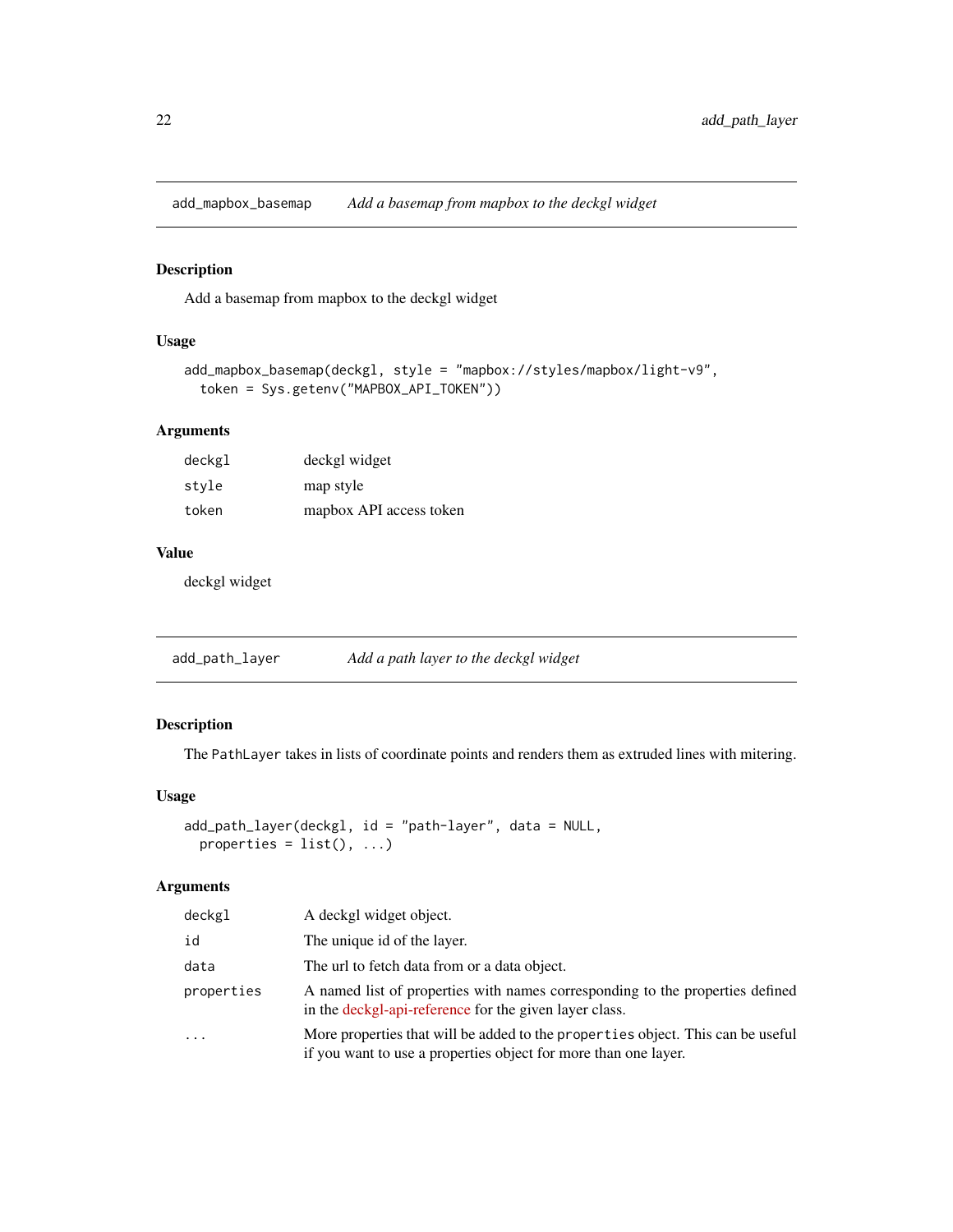<span id="page-22-0"></span>add\_point\_cloud\_layer 23

### See Also

<https://deck.gl/#/documentation/deckgl-api-reference/layers/path-layer>

#### Examples

```
## @knitr path-layer
sample_data <- paste0(
  "https://raw.githubusercontent.com/",
  "uber-common/deck.gl-data/",
  "master/website/bart-lines.json"
)
properties <- list(
  pickable = TRUE,
  widthScale = 20,
  widthMinPixels = 2,
  getPath = ~path,
  getColor = ~color,
  getWidth = 5,
  getTooltip = \texttt{name}\mathcal{L}deck \leq deckgl(pitch = 25, zoom = 10.5) %>%
  add_path_layer(data = sample_data, properties = properties) %>%
  add_basemap() %>%
  add_control("Path Layer")
if (interactive()) deck
```
add\_point\_cloud\_layer *Add a point cloud layer to the deckgl widget*

### Description

The PointCloudLayer takes in points with 3d positions, normals and colors and renders them as spheres with a certain radius.

#### Usage

```
add_point_cloud_layer(deckgl, id = "point-cloud-layer", data = NULL,
 properties = list(), ...)
```

| deckgl | A deckgl widget object.                      |
|--------|----------------------------------------------|
| id     | The unique id of the layer.                  |
| data   | The url to fetch data from or a data object. |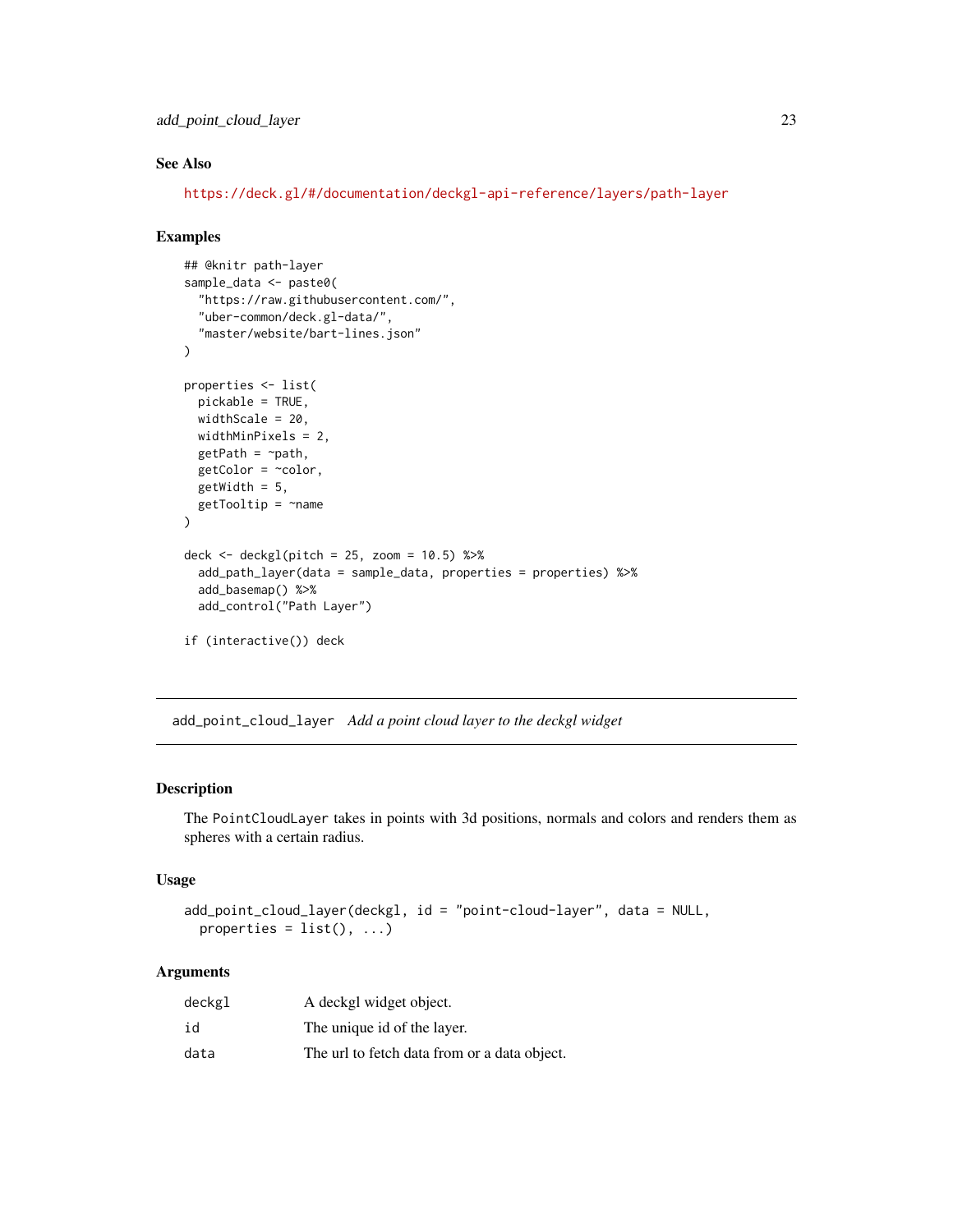<span id="page-23-0"></span>

| properties              | A named list of properties with names corresponding to the properties defined<br>in the deckgl-api-reference for the given layer class.            |
|-------------------------|----------------------------------------------------------------------------------------------------------------------------------------------------|
| $\cdot$ $\cdot$ $\cdot$ | More properties that will be added to the properties object. This can be useful<br>if you want to use a properties object for more than one layer. |

#### See Also

<https://deck.gl/#/documentation/deckgl-api-reference/layers/point-cloud-layer>

#### Examples

```
## @knitr point-cloud-layer
sample_data <- paste0(
  "https://raw.githubusercontent.com/",
  "uber-common/deck.gl-data/",
  "master/website/pointcloud.json"
\mathcal{L}properties <- list(
  pickable = TRUE,
  coordinateSystem = JS("deck.COORDINATE_SYSTEM.METER_OFFSETS"),
  coordinateOrigin = c(-122.4, 37.74),
  pointSize = 4,
  getPosition = ~position,
  getNormal = \gamma normal,
  getColor = <math>~</math>color,lightSettings = list(),
  tooltip = "{\text{position.0}}, {\text{position.1}}"\mathcal{L}deck <- \text{deck} = 45, zoom = 10.5) %>%
  add_point_cloud_layer(data = sample_data, properties = properties) %>%
  add_basemap() %>%
  add_control("Point Cloud Layer")
if (interactive()) deck
```
add\_polygon\_layer *Add a polygon layer to the deckgl widget*

#### Description

The PolygonLayer renders filled and/or stroked polygons.

#### Usage

```
add_polygon_layer(deckgl, id = "polygon-layer", data = NULL,
 properties = list(), ...)
```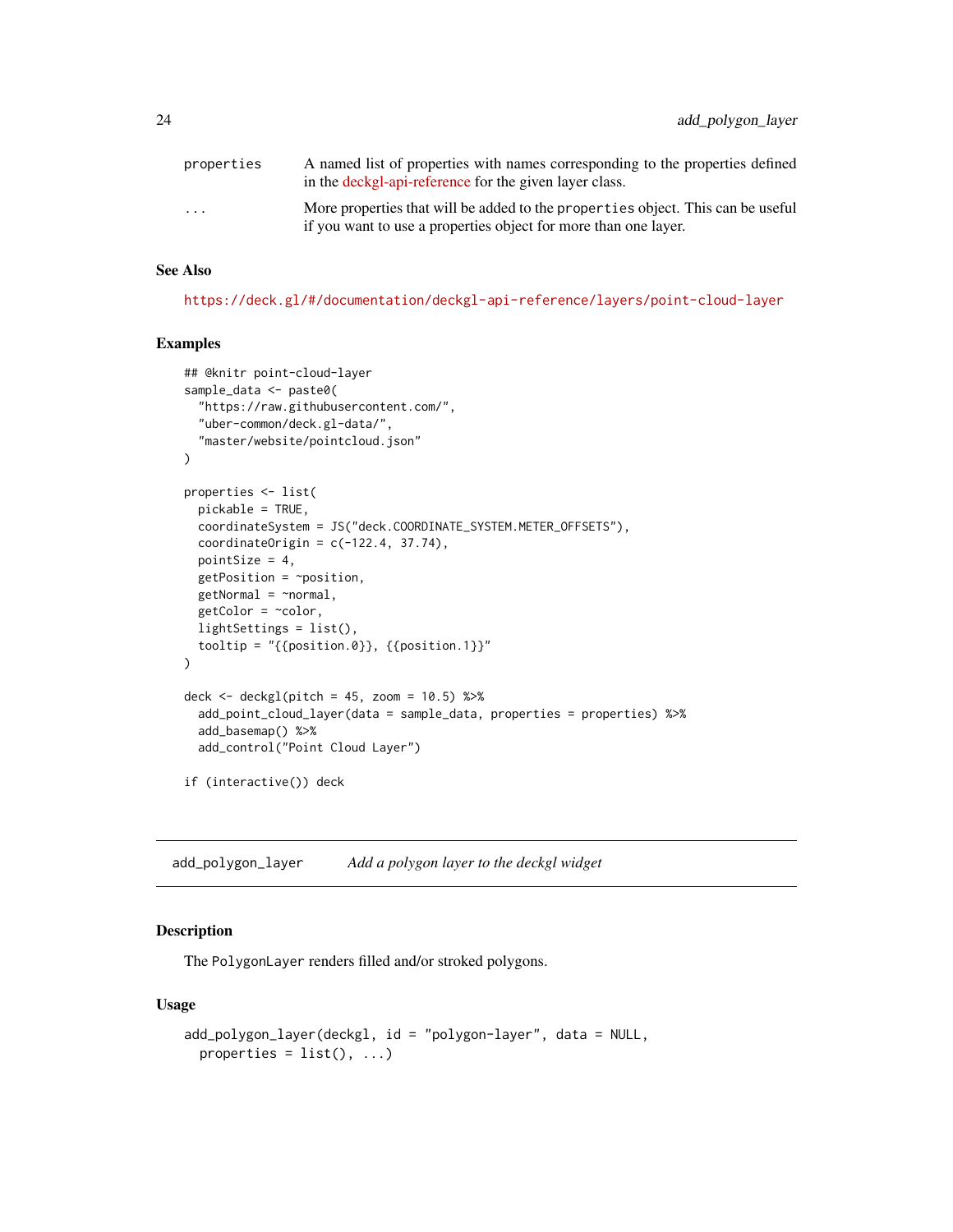#### <span id="page-24-0"></span>Arguments

| deckgl     | A deckgl widget object.                                                                                                                            |
|------------|----------------------------------------------------------------------------------------------------------------------------------------------------|
| id         | The unique id of the layer.                                                                                                                        |
| data       | The url to fetch data from or a data object.                                                                                                       |
| properties | A named list of properties with names corresponding to the properties defined<br>in the deckgl-api-reference for the given layer class.            |
| $\ddotsc$  | More properties that will be added to the properties object. This can be useful<br>if you want to use a properties object for more than one layer. |

#### See Also

<https://deck.gl/#/documentation/deckgl-api-reference/layers/polygon-layer>

#### Examples

```
## @knitr polygon-layer
sample_data <- paste0(
  "https://raw.githubusercontent.com/",
  "uber-common/deck.gl-data/",
  "master/website/sf-zipcodes.json"
)
properties <- list(
  pickable = TRUE,
  stroked = TRUE,
 filled = TRUE,
  wireframe = TRUE,
  lineWidthMinPixels = 1,
  getPolygon = ~contour,
  getElevation = JS("d => d.population / d.area / 10"),
  getFillColor = JS("d => [d.population / d.area / 60, 140, 0]"),
  getLineColor = c(80, 80, 80),
  getLineWidth = 1,
  tooltip = "{{zipcode}}<br/>>br/>Population: {{population}}"
)
deck <- deckgl(zoom = 11, pitch = 25) %>%
  add_polygon_layer(data = sample_data, properties = properties) %>%
  add_basemap() %>%
  add_control("Polygon Layer")
if (interactive()) deck
```
add\_raster\_tile\_layer *Add a raster tile layer to the deckgl widget*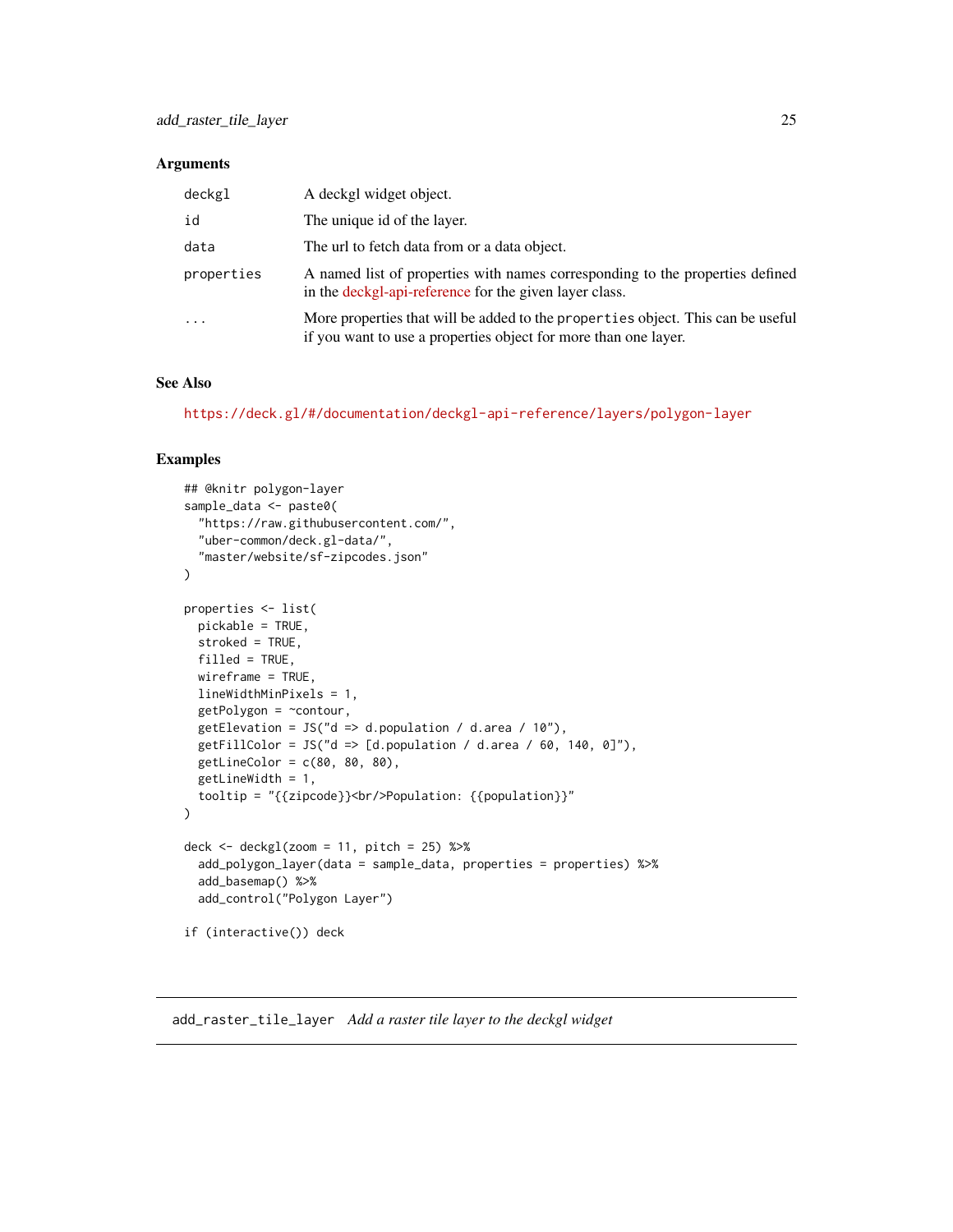### <span id="page-25-0"></span>Description

```
EXPERIMENTAL, see https://deck.gl/#/examples/core-layers/tile-layer
```
#### Usage

```
add_raster_tile_layer(deckgl, id = "raster-tiles",
  tileServer = "https://c.tile.openstreetmap.org/",
 properties = list(), ...)
```
### Arguments

| deckgl     | A deckgl widget object.                                                                                                                            |
|------------|----------------------------------------------------------------------------------------------------------------------------------------------------|
| id         | The unique id of the layer.                                                                                                                        |
| tileServer | base url of the tile server                                                                                                                        |
| properties | A named list of properties with names corresponding to the properties defined<br>in the deckgl-api-reference for the given layer class.            |
| .          | More properties that will be added to the properties object. This can be useful<br>if you want to use a properties object for more than one layer. |

#### Examples

```
## @knitr raster-tile-layer
tile_servers <- list(
  osm = "https://a.tile.openstreetmap.org/",
 carto_light = "https://cartodb-basemaps-a.global.ssl.fastly.net/light_all/",
  carto_dark = "https://cartodb-basemaps-a.global.ssl.fastly.net/dark_all/",
  stamen_toner = "http://a.tile.stamen.com/toner/"
\mathcal{L}deck <- deckgl() %>%
  add_raster_tile_layer(
   tileServer = tile_servers$osm,
   pickable = TRUE,
   autoHighlight = TRUE,
   highlightColor = c(60, 60, 60, 40))
if (interactive()) deck
```
add\_scatterplot\_layer *Add a scatterplot layer to the deckgl widget*

#### Description

The ScatterplotLayer takes in paired latitude and longitude coordinated points and renders them as circles with a certain radius.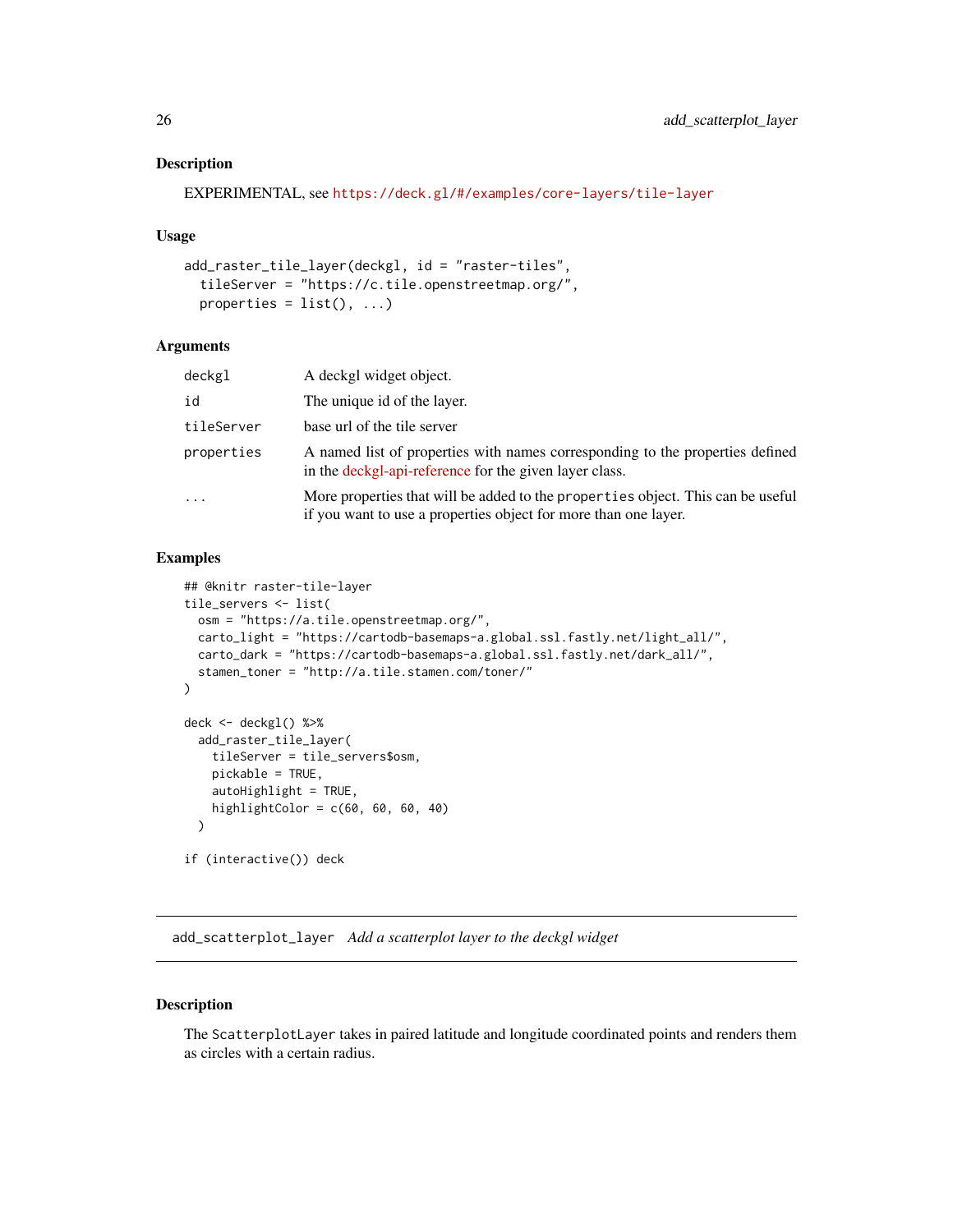#### <span id="page-26-0"></span>Usage

```
add_scatterplot_layer(deckgl, id = "scatterplot-layer", data = NULL,
 properties = list(), ...)
```
### Arguments

| deckgl     | A deckgl widget object.                                                                                                                            |
|------------|----------------------------------------------------------------------------------------------------------------------------------------------------|
| id         | The unique id of the layer.                                                                                                                        |
| data       | The url to fetch data from or a data object.                                                                                                       |
| properties | A named list of properties with names corresponding to the properties defined<br>in the deckgl-api-reference for the given layer class.            |
| $\ddots$   | More properties that will be added to the properties object. This can be useful<br>if you want to use a properties object for more than one layer. |

### See Also

<https://deck.gl/#/documentation/deckgl-api-reference/layers/scatterplot-layer>

#### Examples

```
## @knitr scatterplot-layer
data("bart_stations")
properties <- list(
  getPosition = ~1ng + lat,getRadius = JS("data => Math.sqrt(data.exits)"),
  radiusScale = 6,
  getFillColor = c(255, 140, 20),
  getTooltip = \texttt{name})
deck <- deckgl(zoom = 10.5, pitch = 35) %>%
  add_scatterplot_layer(data = bart_stations, properties = properties) %>%
  add_basemap() %>%
  add_control("Scatterplot Layer")
if (interactive()) deck
```
add\_screen\_grid\_layer *Add a screen grid layer to the deckgl widget*

### Description

The ScreenGridLayer takes in an array of latitude and longitude coordinated points, aggregates them into histogram bins and renders as a grid.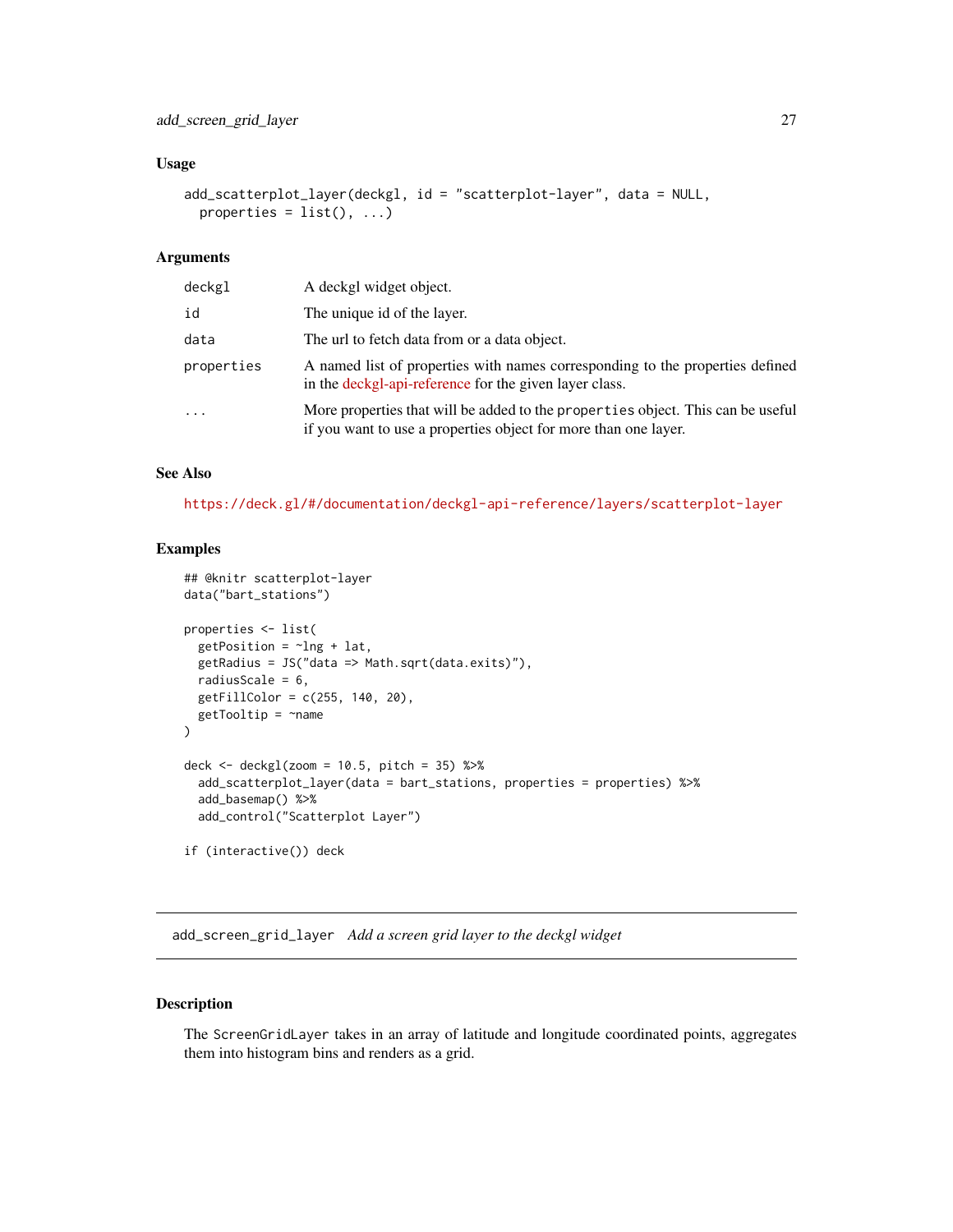#### <span id="page-27-0"></span>Usage

```
add_screen_grid_layer(deckgl, id = "screen-grid-layer", data = NULL,
 properties = list(), ...)
```
### Arguments

| deckgl     | A deckgl widget object.                                                                                                                            |
|------------|----------------------------------------------------------------------------------------------------------------------------------------------------|
| id         | The unique id of the layer.                                                                                                                        |
| data       | The url to fetch data from or a data object.                                                                                                       |
| properties | A named list of properties with names corresponding to the properties defined<br>in the deckgl-api-reference for the given layer class.            |
|            | More properties that will be added to the properties object. This can be useful<br>if you want to use a properties object for more than one layer. |

### See Also

<https://deck.gl/#/documentation/deckgl-api-reference/layers/screen-grid-layer>

#### Examples

```
## @knitr screen-grid-layer
data("sf_bike_parking")
properties <- list(
  opacity = 0.8,
  cellSizePixels = 50,
  colorRange = RColorBrewer::brewer.pal(6, "Blues"),
  getPosition = ~1ng + lat,getWeight = <math>~</math>)
deck <- deckgl() %>%
  add_screen_grid_layer(data = sf_bike_parking, properties = properties) %>%
  add_basemap() %>%
  add_control("Screen Grid Layer")
if (interactive()) deck
```
add\_source *Add a data source to the deckgl widget*

### Description

Add a data source to the deckgl widget

#### Usage

add\_source(deckgl, id, data)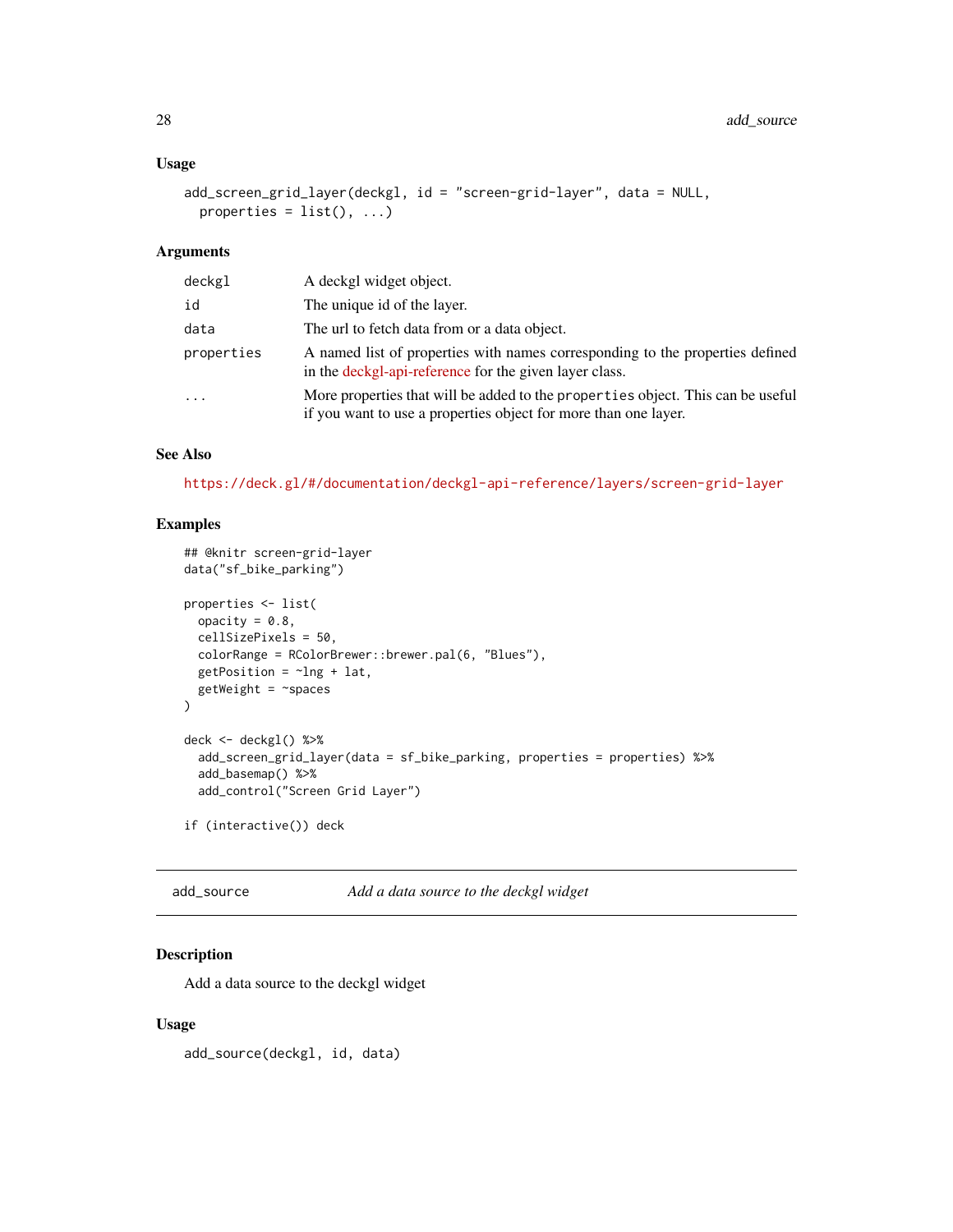### <span id="page-28-0"></span>Arguments

| deckgl | A deckgl widget object.                      |
|--------|----------------------------------------------|
| id     | The unique id of the source.                 |
| data   | The url to fetch data from or a data object. |

### Examples

data("bart\_stations")

```
deckgl() %>%
 add_source("bart-stations", bart_stations) %>%
 add_scatterplot_layer(
   source = "bart-stations",
   getPosition = ~lng + lat,
   getFillColor = "steelblue",
   getRadius = 50,
   radiusScale = 6
 ) %>%
 add_text_layer(
   source = "bart-stations",
   getPosition = \simlng + lat,
   getText = \text{~}name,
   getSize = 15,
   sizeScale = 1.5,
   getColor = "white"
 ) %>%
 add_basemap()
```
add\_source\_as\_dep *Add source as JavaScript dep*

#### Description

Add source as JavaScript dep

### Usage

```
add_source_as_dep(deckgl, id, data)
```

| deckgl | A deckgl widget object.                      |
|--------|----------------------------------------------|
| id     | The unique id of the source.                 |
| data   | The url to fetch data from or a data object. |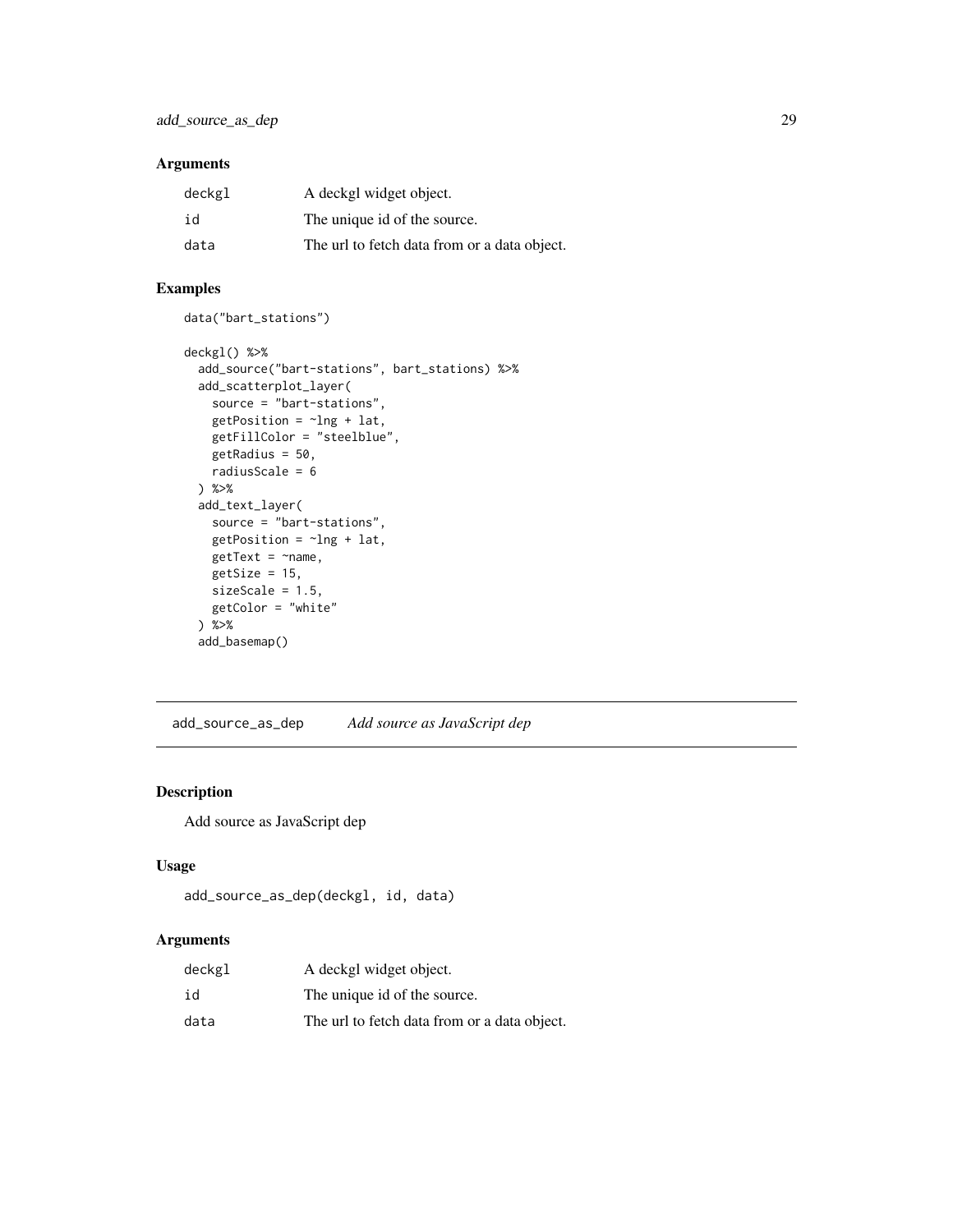<span id="page-29-0"></span>

#### Description

The TextLayer renders text labels on the map using texture mapping.

### Usage

```
add_text_layer(deckgl, id = "text-layer", data = NULL,
 properties = list(), ...)
```
#### Arguments

| deckgl     | A deckgl widget object.                                                                                                                            |
|------------|----------------------------------------------------------------------------------------------------------------------------------------------------|
| id         | The unique id of the layer.                                                                                                                        |
| data       | The url to fetch data from or a data object.                                                                                                       |
| properties | A named list of properties with names corresponding to the properties defined<br>in the deckgl-api-reference for the given layer class.            |
| $\cdot$    | More properties that will be added to the properties object. This can be useful<br>if you want to use a properties object for more than one layer. |

#### See Also

<https://deck.gl/#/documentation/deckgl-api-reference/layers/text-layer>

#### Examples

```
## @knitr text-layer
data("bart_stations")
deck \le deckgl(zoom = 10, pitch = 35) %>%
  add_text_layer(
    data = bart_stations,
    pickable = TRUE,
    getPosition = ~1ng + lat,getText = \text{name},getSize = 15,
    getAngle = 0,
    getTextAnchor = "middle",
    getAlignmentBaseline = "center",
    tooltip = "{\{name\}}\>chr/>{{address}}"
  ) %>%
  add_basemap(use_carto_style("voyager"))
```
if (interactive()) deck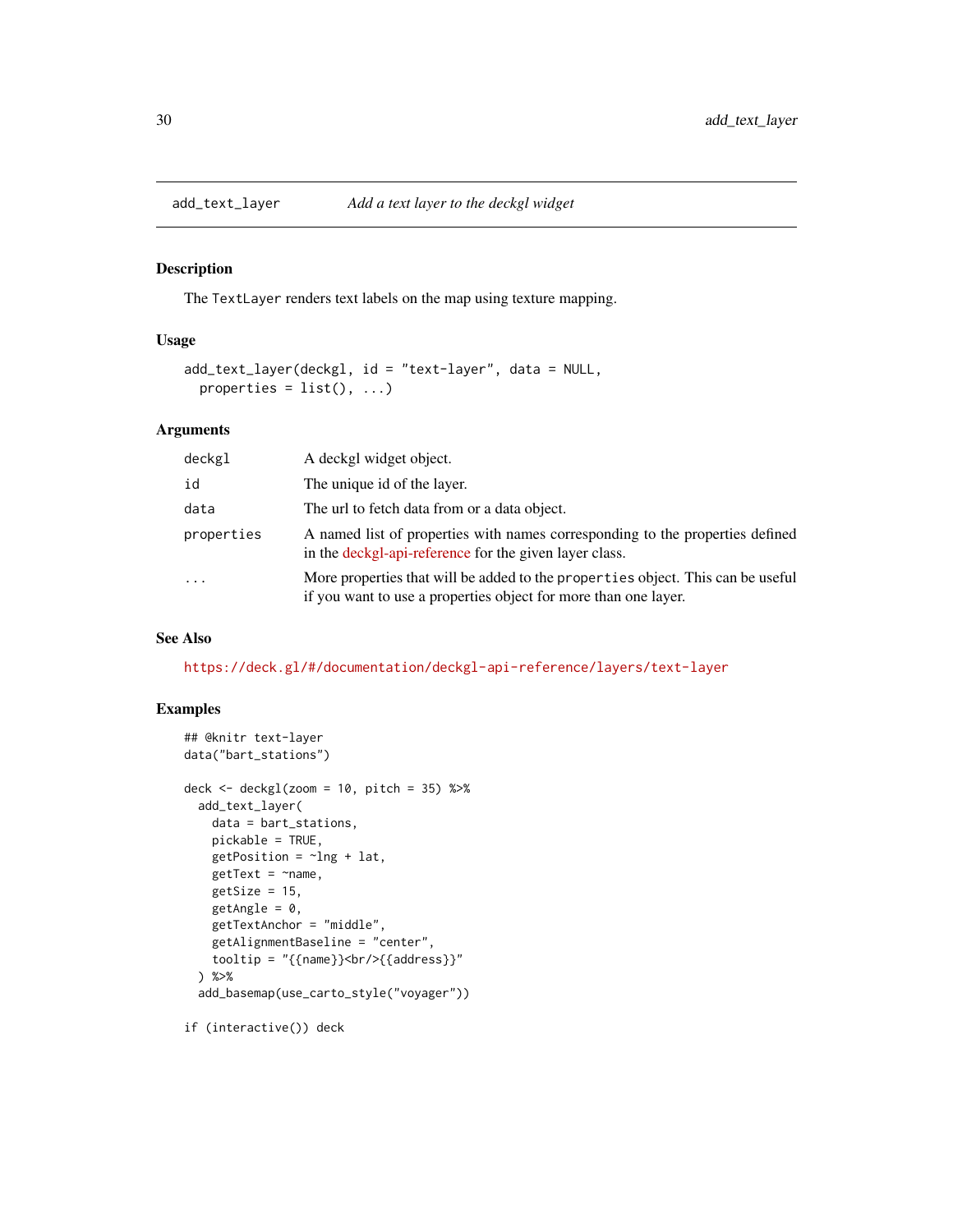<span id="page-30-0"></span>bart\_segments *bart segments*

#### Description

bart segments

#### Usage

bart\_segments

### Format

tibble with 45 rows and 8 variables:

inbound number of inbound trips outbound number of outbound trips from\_name name of source station from\_lng longitude of source station from\_lat latitude of source station to\_name name of target station to\_lng longitude of target station to\_lat latitude of target station

#### Source

[https://raw.githubusercontent.com/uber-common/deck.gl-data/master/website/bart-](https://raw.githubusercontent.com/uber-common/deck.gl-data/master/website/bart-segments.json)segments. [json](https://raw.githubusercontent.com/uber-common/deck.gl-data/master/website/bart-segments.json)

bart\_stations *bart stations*

#### Description

bart stations

#### Usage

bart\_stations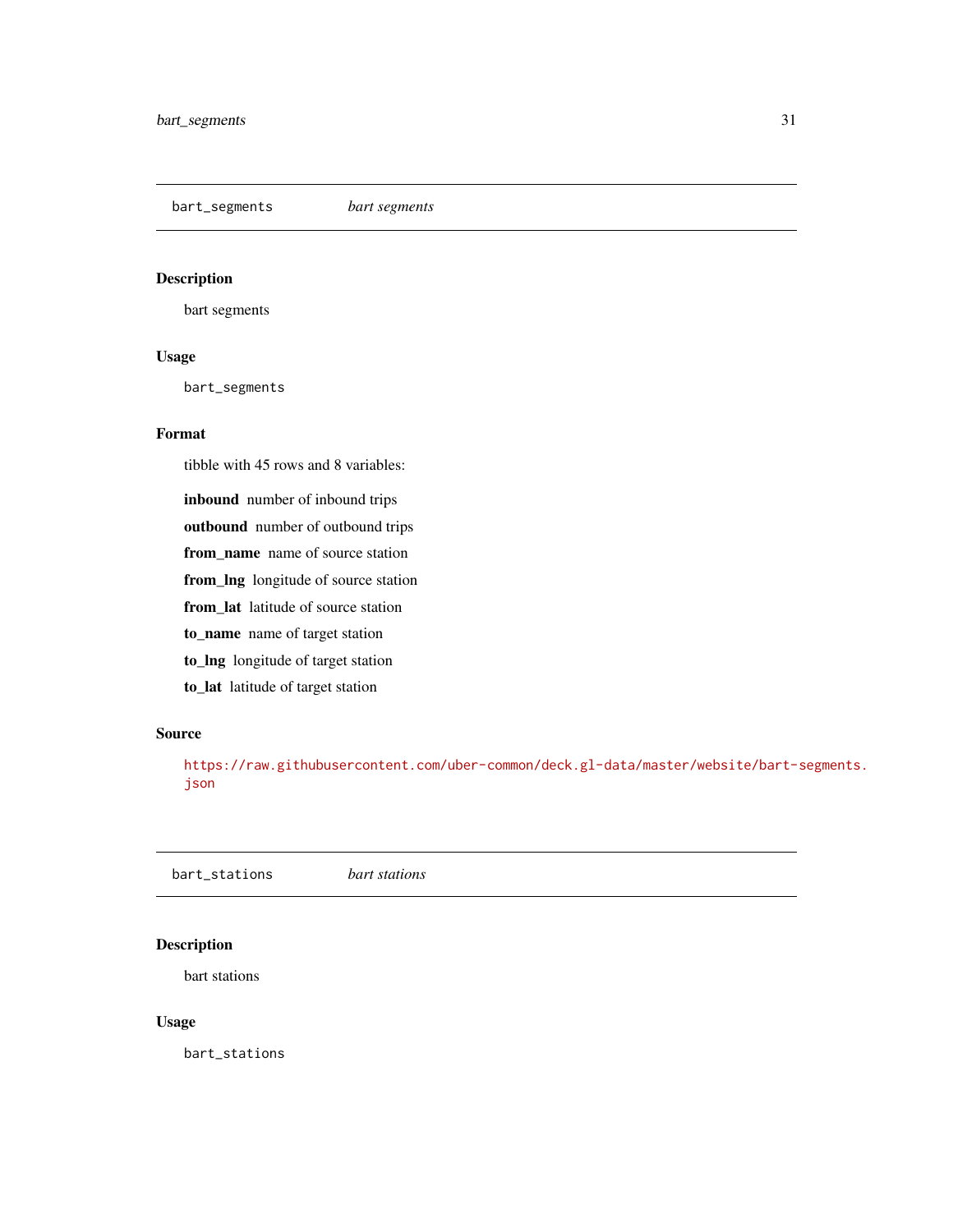32 deckgl

### Format

tibble with 44 rows and 7 variables:

name station name code two-letter station code address address entries number of entries exits number of exits lng longitude lat latitude

### Source

[https://raw.githubusercontent.com/uber-common/deck.gl-data/master/website/bart-](https://raw.githubusercontent.com/uber-common/deck.gl-data/master/website/bart-stations.json)stations. [json](https://raw.githubusercontent.com/uber-common/deck.gl-data/master/website/bart-stations.json)

deckgl *Create a deckgl widget*

### Description

Create a deckgl widget

### Usage

```
deckgl(latitude = 37.8, longitude = -122.45, zoom = 12, pitch = 0,
  bearing = 0, initial_view_state = NULL, views = NULL,
  width = NULL, height = NULL, element_id = NULL, \ldots)
```

| latitude           | The latitude of the initial view state.                                                                    |  |
|--------------------|------------------------------------------------------------------------------------------------------------|--|
| longitude          | The longitude of the initial view state.                                                                   |  |
| zoom               | The zoom level of the initial view state.                                                                  |  |
| pitch              | The pitch of the initial view state.                                                                       |  |
| bearing            | The bearing of the initial view state.                                                                     |  |
| initial_view_state |                                                                                                            |  |
|                    | The initial view state. If set, other view state arguments (longitude, latidude<br>et cetera) are ignored. |  |
| views              | A single View, or an array of View instances. If not supplied, a single MapView<br>will be created.        |  |
| width              | The width of the widget.                                                                                   |  |
| height             | The height of the widget.                                                                                  |  |
| element_id         | The explicit id of the widget (usually not needed).                                                        |  |
| .                  | Optional properties that are passed to the deck instance.                                                  |  |

<span id="page-31-0"></span>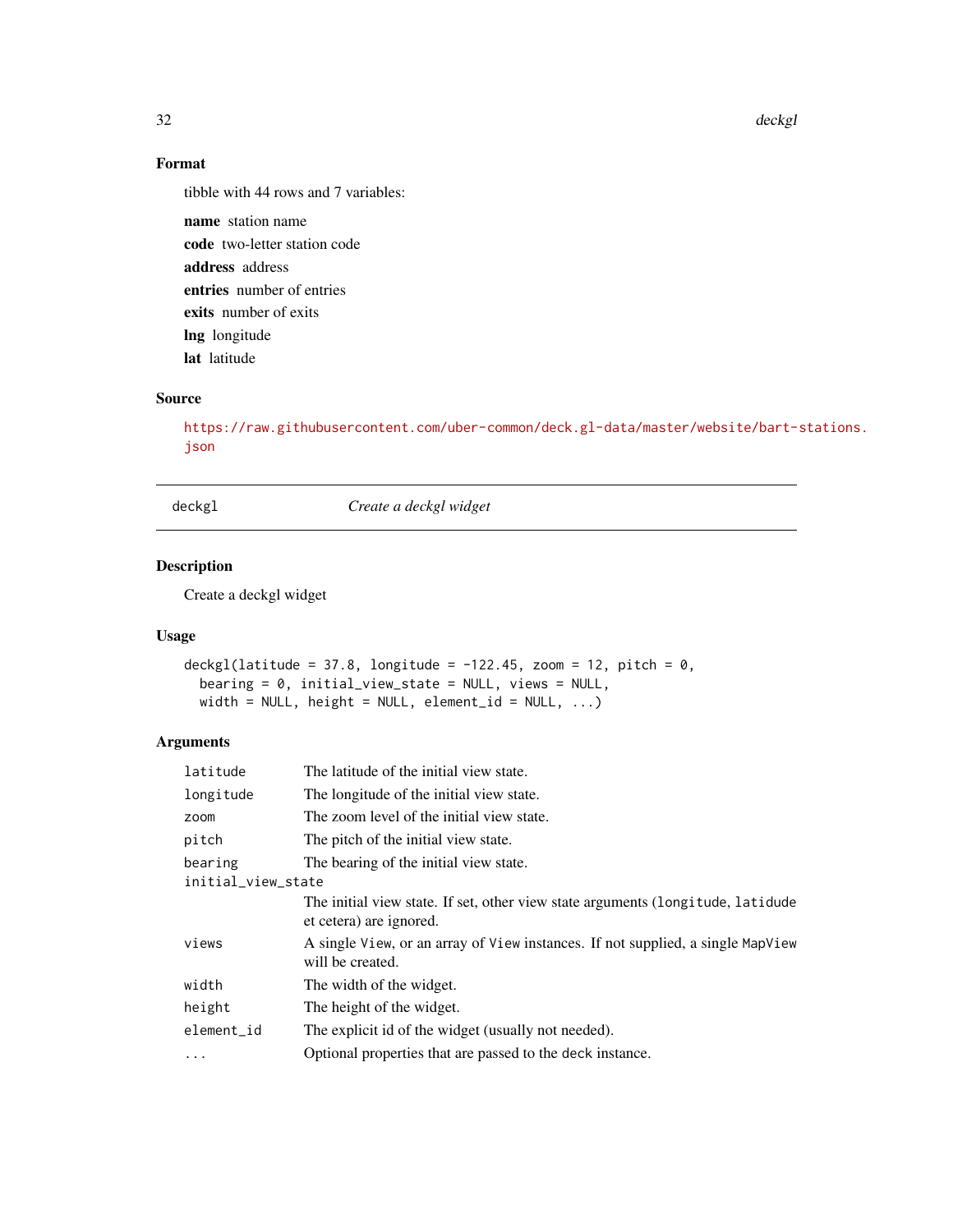### <span id="page-32-0"></span>deckgl-shiny 33

### Value

deckgl widget

### See Also

<https://deck.gl/#/documentation/deckgl-api-reference/deck> for optional properties that can be passed to the deck instance.

deckgl-shiny *Shiny bindings for deckgl*

### Description

Output and render functions for using deckgl within Shiny applications and interactive Rmd documents.

### Usage

```
deckglOutput(outputId, width = "100%", height = "400px")
```

```
renderDeckgl(expr, env = parent.frame(), quoted = FALSE)
```
### Arguments

| outputId      | output variable to read from                                                                                                      |
|---------------|-----------------------------------------------------------------------------------------------------------------------------------|
| width, height | Must be a valid CSS unit (like '100%', '400px', 'auto') or a number, which<br>will be coerced to a string and have 'px' appended. |
| expr          | An expression that generates a deckgl                                                                                             |
| env           | The environment in which to evaluate expr.                                                                                        |
| quoted        | Is expr a quoted expression (with $\text{quote}()$ )? This is useful if you want to save<br>an expression in a variable.          |

```
deckgl_proxy Create a deckgl proxy object
```
### Description

Creates a deckgl-like object that can be used to update a deckgl object that has already been rendered.

#### Usage

```
deckgl_proxy(shinyId, session = shiny::getDefaultReactiveDomain())
```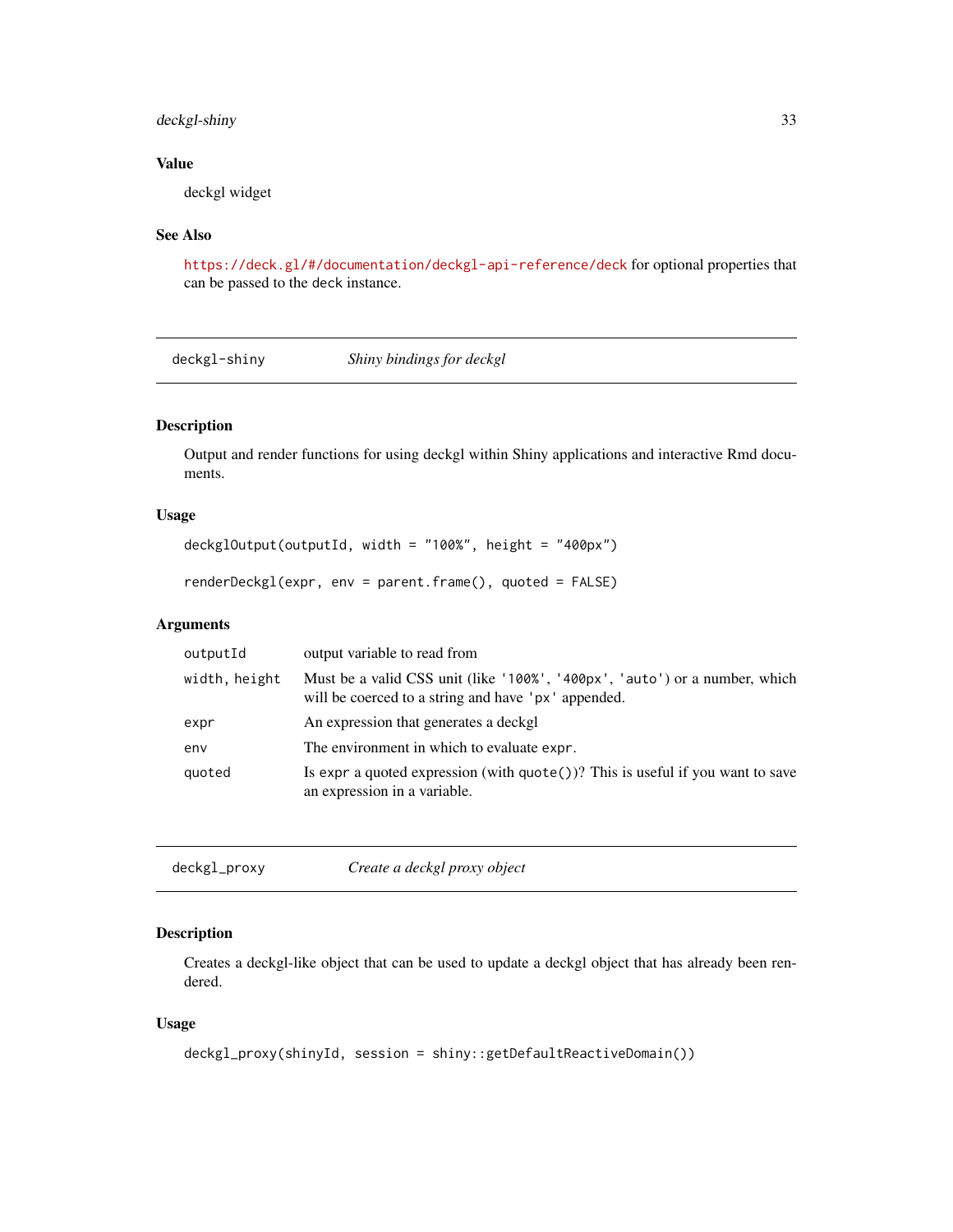### <span id="page-33-0"></span>Arguments

| shinvId | single-element character vector indicating the output ID of the deck to modify                          |
|---------|---------------------------------------------------------------------------------------------------------|
| session | the Shiny session object to which the deckgl widget belongs; usually the default<br>value will suffice. |

does\_it\_work *Check if everything works fine*

### Description

Check if everything works fine

### Usage

does\_it\_work(token = NULL)

### Arguments

token mapbox API access token

encode\_icon\_atlas *Encode atlas image to base64*

### Description

Encode atlas image to base64

### Usage

```
encode_icon_atlas(filename = NULL)
```
### Arguments

filename The filename of the atlas image.

### Value

base64 encoded atlas image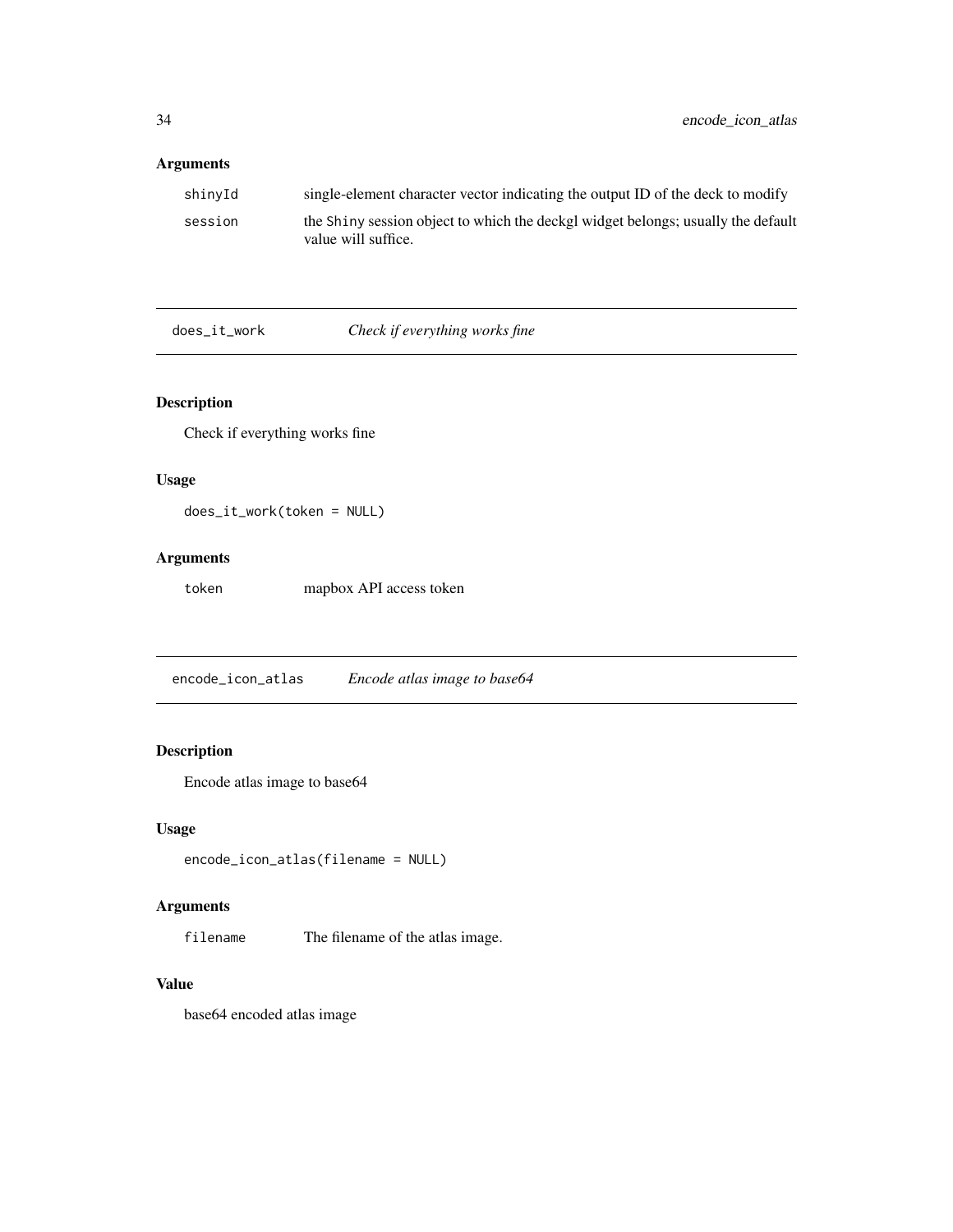<span id="page-34-0"></span>get\_color\_to\_rgb\_array

*Create a getColor data accessor*

### **Description**

Creates a JS method to retrieve the color of each object. The method parses the HEX color property of the data object to an rgb color array.

### Usage

```
get_color_to_rgb_array(color_property)
```
### Arguments

color\_property property name of data object containing the HEX color

### Value

JavaScript code evaluated on the client-side

get\_data *Get data*

### Description

EXPERIMENTAL, usually used in conjunction with [add\\_data](#page-7-1)

#### Usage

```
get_data(var_name = "thanksForAllTheFish")
```
#### Arguments

var\_name JavaScript variable name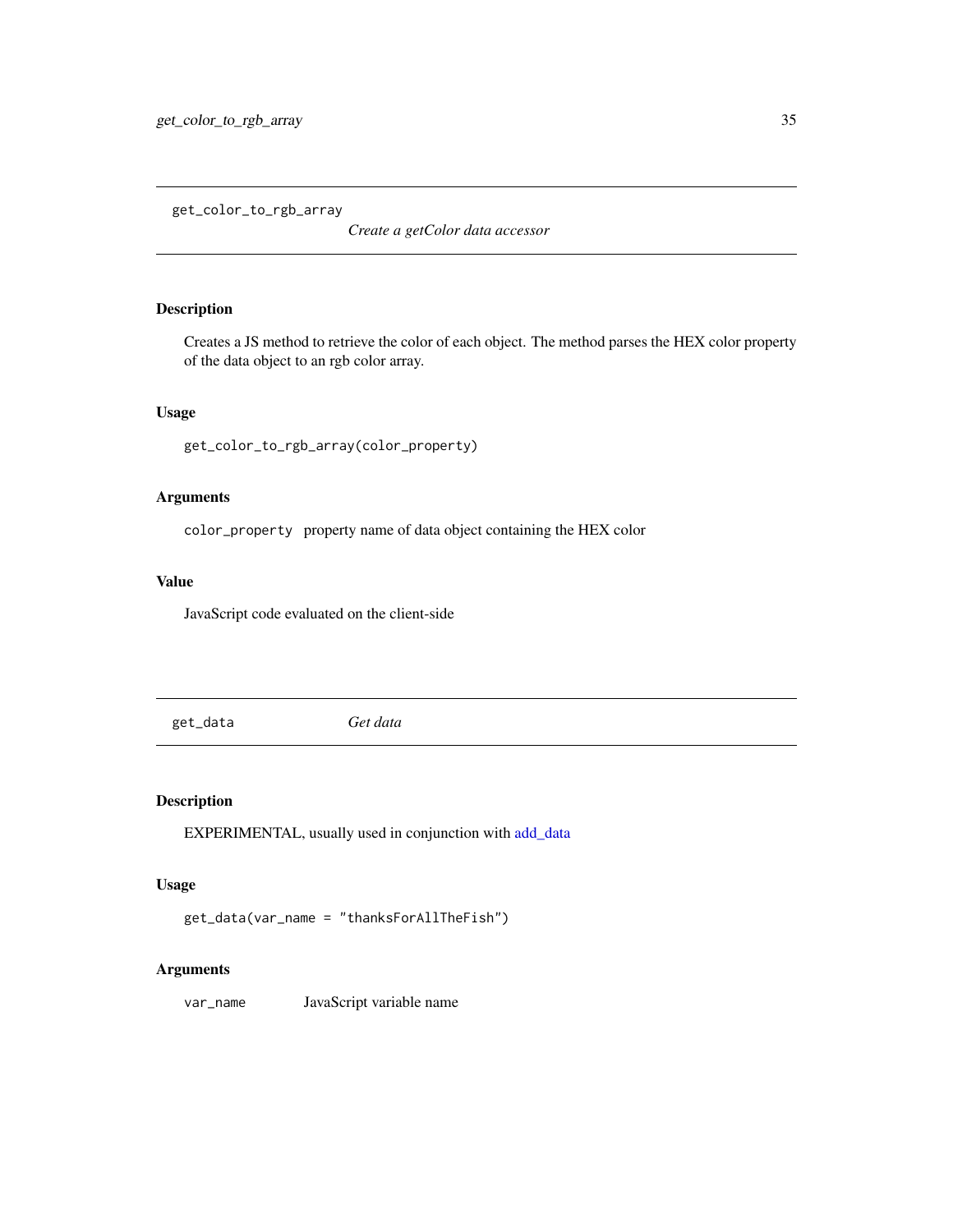<span id="page-35-0"></span>get\_first\_element *Create a data accessor retrieving the first element of an array*

### Description

Create a data accessor retrieving the first element of an array

#### Usage

```
get_first_element(property_name)
```
### Arguments

property\_name property name of data object

### Value

JavaScript code evaluated on the client-side

get\_last\_element *Create a data accessor retrieving the last element of an array*

### Description

Create a data accessor retrieving the last element of an array

### Usage

get\_last\_element(property\_name)

#### Arguments

property\_name property name of data object

### Value

JavaScript code evaluated on the client-side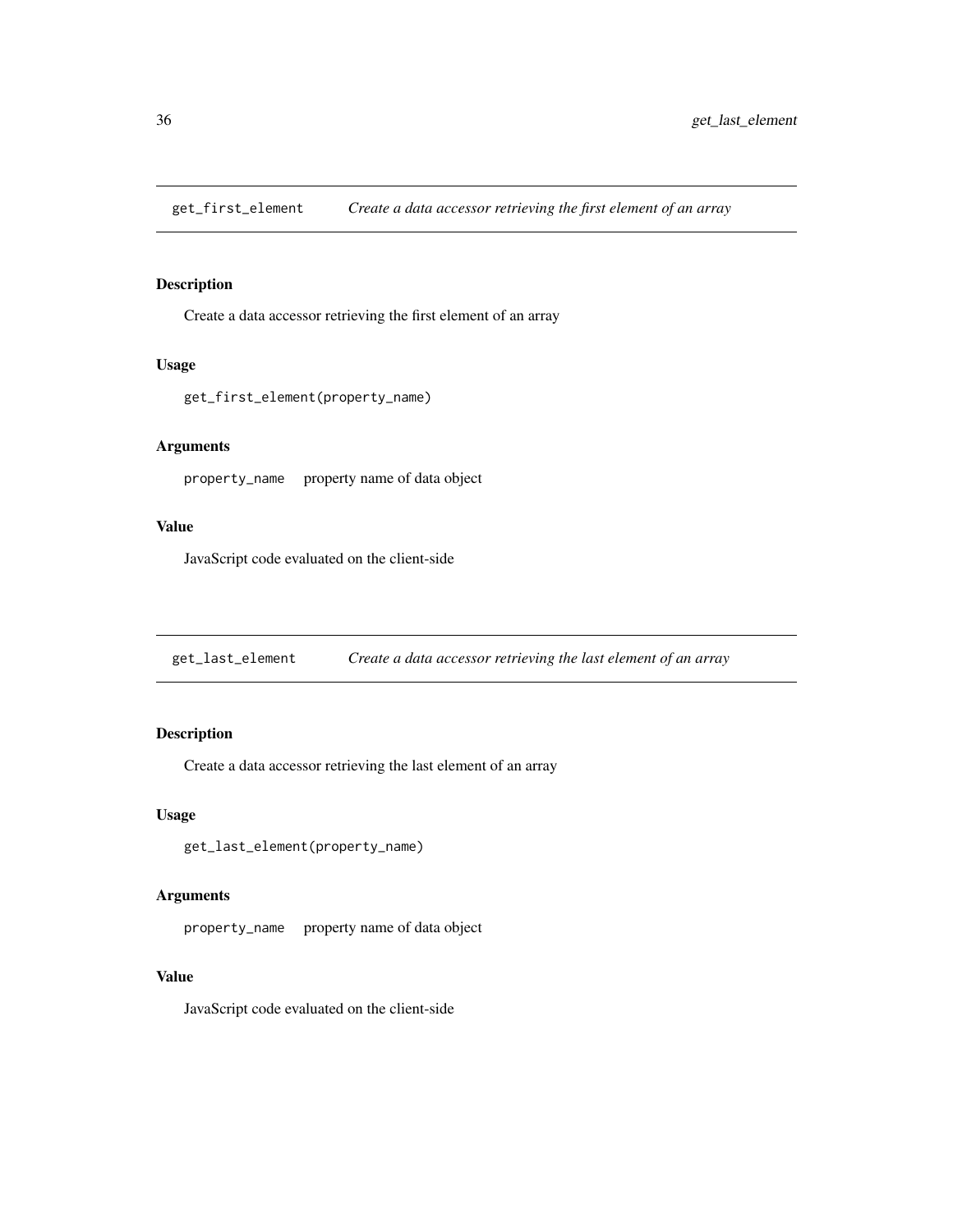<span id="page-36-0"></span>

#### Description

Creates a JS method to retrieve the position of each object.

### Usage

```
get_position(latitude = NULL, longitude = NULL, coordinates = NULL)
```
### Arguments

| latitude    | latitude property of data object                                                                      |
|-------------|-------------------------------------------------------------------------------------------------------|
| longitude   | longitude property of data object                                                                     |
| coordinates | coordinates property of data object (in this case latitude and longitude pa-<br>rameters are ignored) |

### Value

JavaScript code evaluated on the client-side

get\_property *Create a data accessor*

### Description

Creates a JS method to retrieve a given property of each object.

### Usage

```
get_property(property_name)
```
### Arguments

property\_name property name of data object

### Value

JavaScript code evaluated on the client-side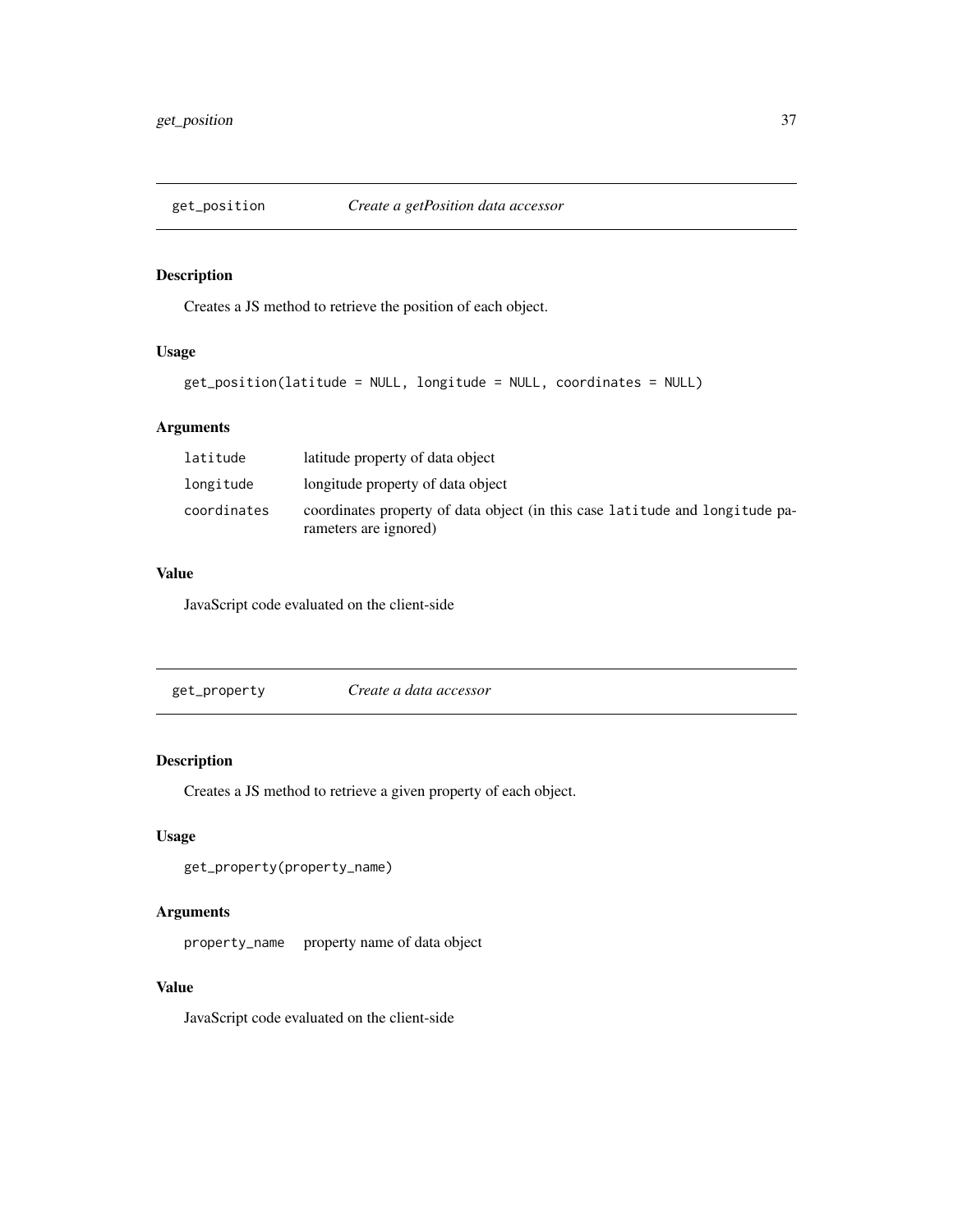<span id="page-37-0"></span>sf\_bike\_parking *sf bike parking*

### Description

sf bike parking

### Usage

sf\_bike\_parking

### Format

tibble with 2520 rows and 5 variables:

address address racks number of racks spaces number of spaces lng longitude lat latidude

### Source

[https://raw.githubusercontent.com/uber-common/deck.gl-data/master/website/sf-bi](https://raw.githubusercontent.com/uber-common/deck.gl-data/master/website/sf-bike-parking.json)ke-parking. [json](https://raw.githubusercontent.com/uber-common/deck.gl-data/master/website/sf-bike-parking.json)

update\_deckgl *Send commands to a deckgl instance in a* Shiny *app*

### Description

Send commands to a deckgl instance in a Shiny app

### Usage

```
update_deckgl(proxy, ...)
```
### Arguments

| proxy | deckgl proxy object |
|-------|---------------------|
| .     | unused              |

### See Also

[deckgl\\_proxy](#page-32-1)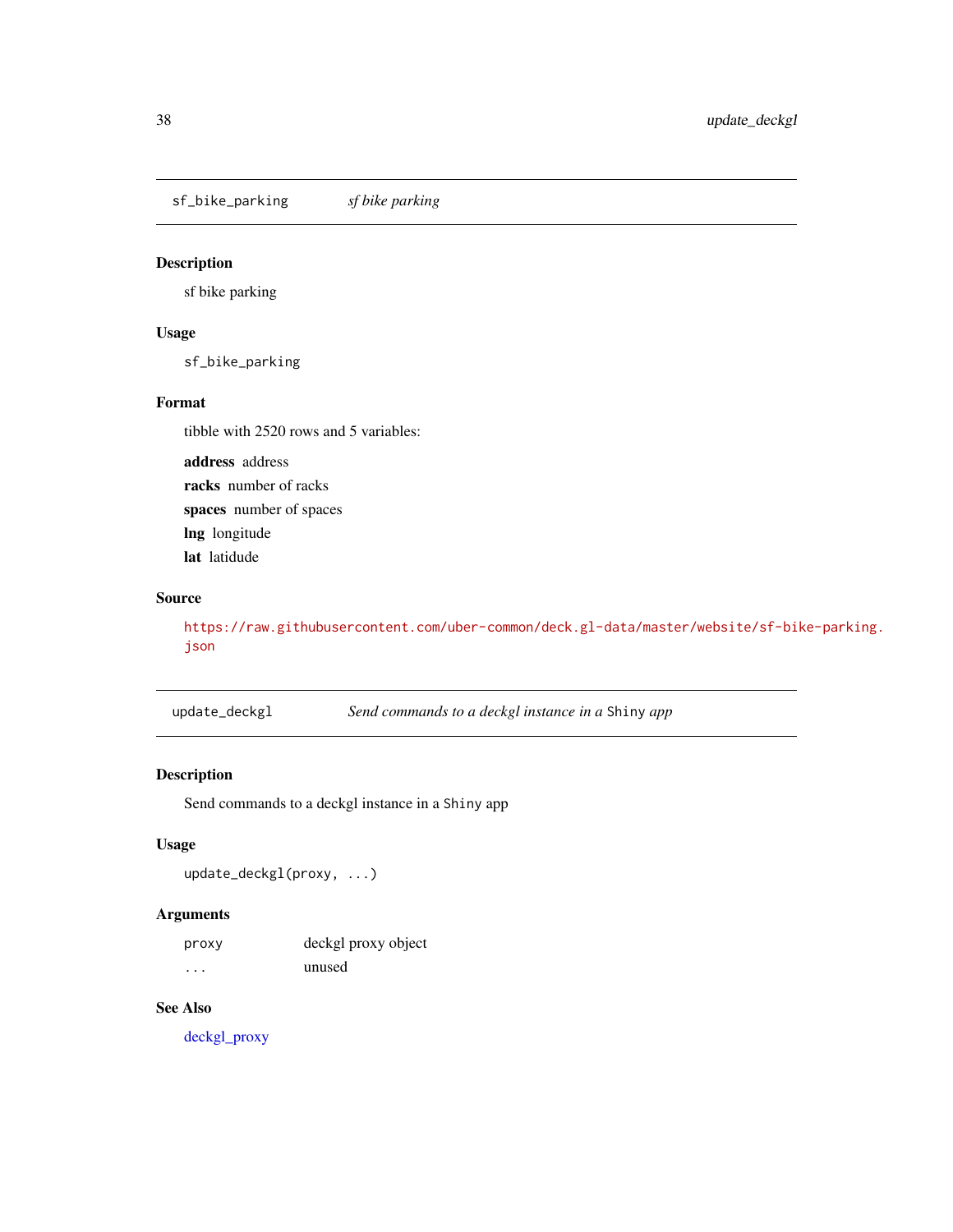### <span id="page-38-0"></span>Description

Use a Carto style

### Usage

```
use_carto_style(theme = "dark-matter")
```
### Arguments

theme The theme of the style, dark-matter, positron or voyager.

use\_contour\_definition

*Create a contour definition*

### Description

Create a contour definition

### Usage

```
use_contour_definition(threshold = 1, color = c(255, 255, 255),
  stroke_width = 1)
```

| threshold    | The threshold value used in contour generation.   |
|--------------|---------------------------------------------------|
| color        | The RGB color array used to render contour lines. |
| stroke width | The width of the contour lines in pixels.         |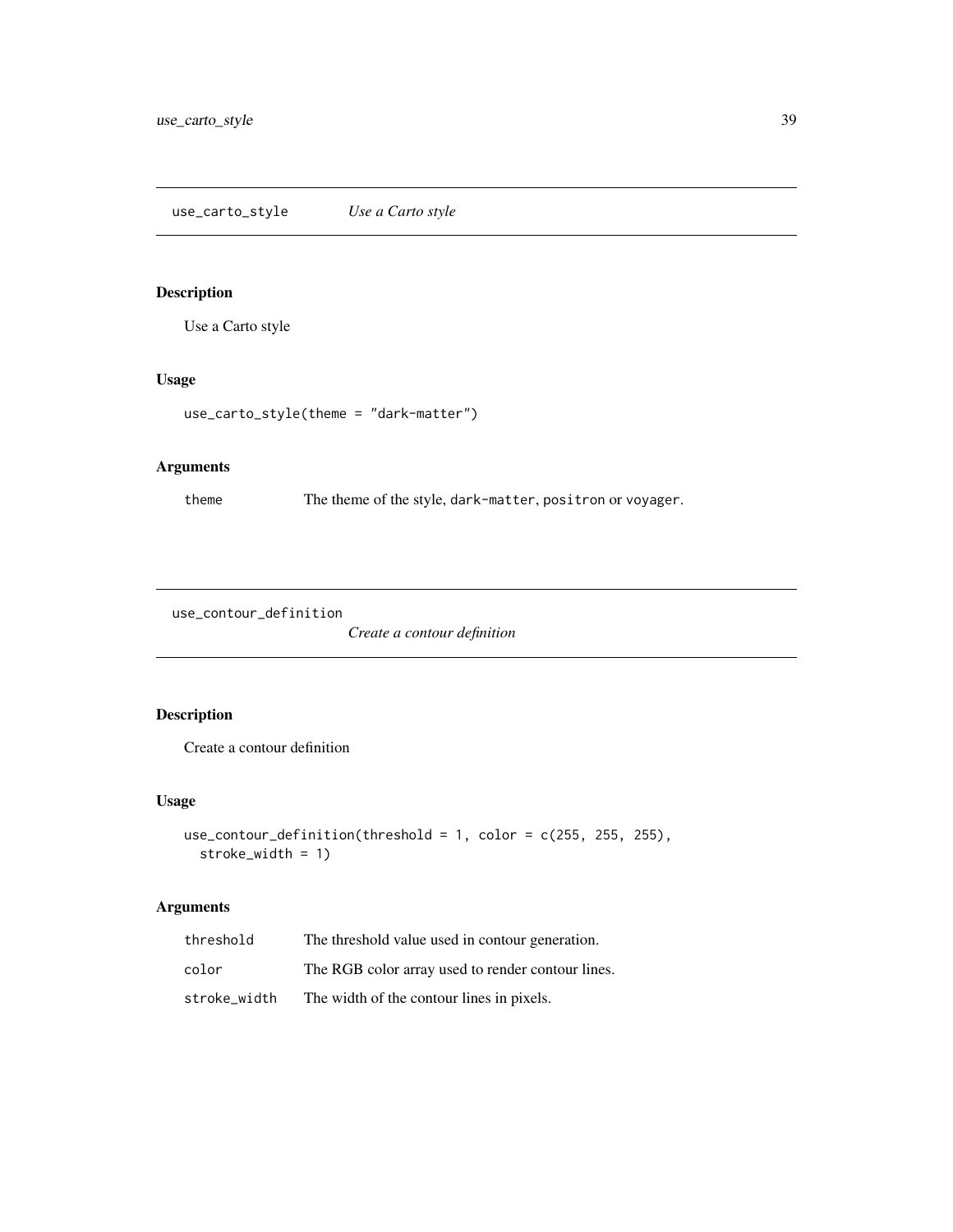<span id="page-39-0"></span>use\_default\_icon\_properties

*Use default icon properties*

#### Description

Returns icon properties with default values for iconAtlas, iconMapping and getIcon, so that the default icon is used.

#### Usage

```
use_default_icon_properties(sizeScale = 15, getSize = 5,
  getColor = c(240, 140, 0)
```
### Arguments

| sizeScale | icon size multiplier                                                                                                                                                                  |
|-----------|---------------------------------------------------------------------------------------------------------------------------------------------------------------------------------------|
| getSize   | height of each object (in pixels), if a number is provided, it is used as the size<br>for all objects, if a function is provided, it is called on each object to retrieve its<br>size |
| getColor  | rgba color of each object, if an array is provided, it is used as the color for all<br>objects if a function is provided, it is called on each object to retrieve its color           |

use\_icon\_definition *Create an icon definition on an atlas image*

### Description

Create an icon definition on an atlas image

### Usage

```
use_icon_definition(x = 0, y = 0, width = 128, height = 128,
  anchor_x = (width/2), anchor_y = 128, mask = TRUE)
```

| X          | The x position of the icon on the atlas image.                                                                                             |
|------------|--------------------------------------------------------------------------------------------------------------------------------------------|
| y          | The y position of the icon on the atlas image.                                                                                             |
| width      | The width of the icon on the atlas image.                                                                                                  |
| height     | The height of the icon on the atlas image.                                                                                                 |
| $anchor_x$ | The horizontal position of the icon anchor.                                                                                                |
| anchor_y   | the vertical position of the icon anchor.                                                                                                  |
| mask       | whether icon is treated as a transparency mask, if TRUE, user defined color is<br>applied, if FALSE, pixel color from the image is applied |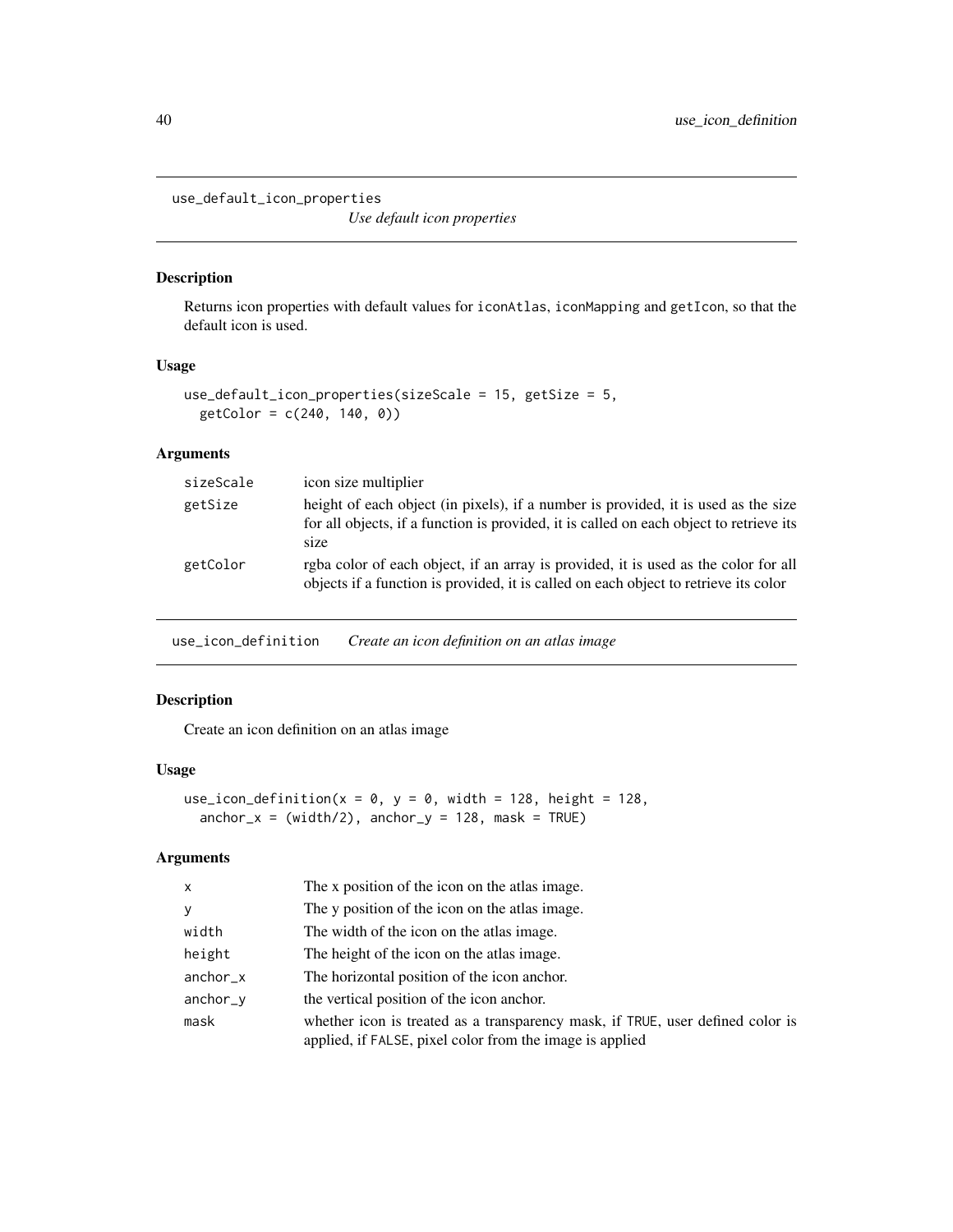<span id="page-40-1"></span><span id="page-40-0"></span>

#### Description

Create a tooltip property

#### Usage

```
use_tooltip(html, style, ...)
```
#### Arguments

| html                    | The innerHTML of the element.                                        |
|-------------------------|----------------------------------------------------------------------|
| style                   | A cssText string that will modefly the default style of the element. |
| $\cdot$ $\cdot$ $\cdot$ | not used                                                             |

#### Tooltip template Syntax

The tooltip string is a *mustache* template in which variable names are identified by the double curly brackets (*mustache* tags) that surround them. The variable names available to the template are given by deck.gl's pickingInfo.object and vary by layer.

### See Also

[mustache](https://github.com/janl/mustache.js) for a complete syntax overwiew.

```
data("bart_segments")
props <- list(
  tooltip = use_tooltip(
   html = "{\{from_name\}} to {\{to_name\}}",
    style = "background: steelBlue; border-radius: 5px;"
  )
)
# The picking object of the hexagon layer offers
# a property that contains the list of points of the hexagon.
# You can iterate over this list as shown below.
data("sf_bike_parking")
html = "<p>{{position.0}}, {{position.1}}<p>
  <p>Count: {{points.length}}</p>
  <p>{{#points}}<div>{{address}}</div>{{/points}}</p>
"
```